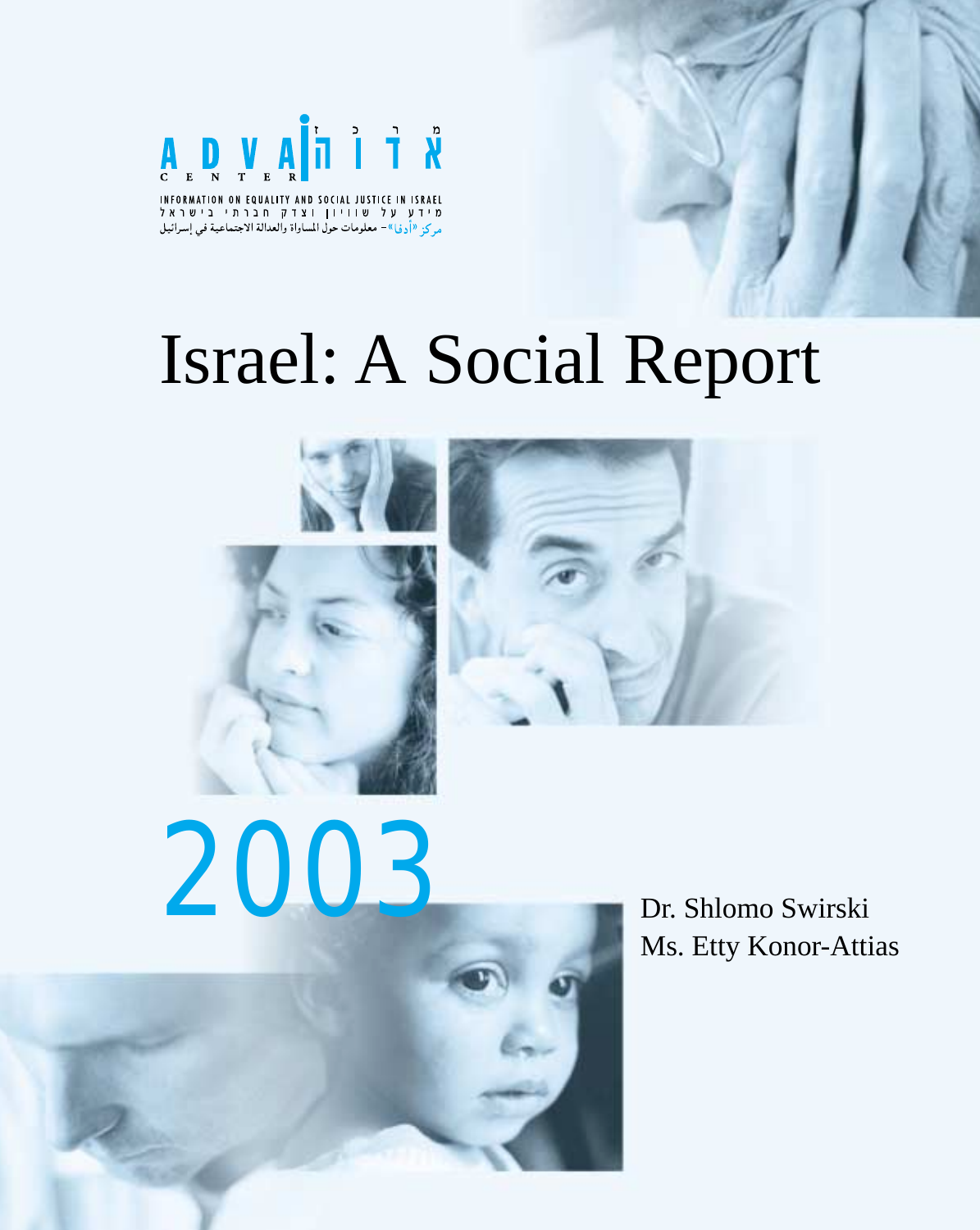#### Adva Center

#### **Board of Directors**

Dr. Yossi Dahan, Chair Ms. Gilberte Finkel, Treasurer Professor Ismail Abu-Saad Dr. Nitza Berkowitch Dr. Danny Filc Dr. Rachel Kalush Dr. Uri Ram Dr. Yitzhak Saporta Dr. Rifka Savaiya Professor Hubert Law-Yone Professor Oren Yiftachel Dr. Yossi Yona

#### **Staff**

Ms. Barbara Swirski, Director Dr. Shlomo Swirski, Director, Budget Analysis Project Ms. Etty Konor-Attias, Research Coordinator Mr. Alon Etkin, Economist Ms. Neta Silony, Director, Public Relations Ms. Kathleen Ron, Director, Resource Development Ms. Yael Eisenberg, Office Manager

#### **Audit Committee**

Attorney Ovadia Golestany Attorney Dori Spivak

We are grateful to the following foundations, whose generosity made it possible for the Adva Center to publish *Israel: A Social Report 2003*:

The Ford Foundation MAZON: A Jewish Response to Hunger

Adva Center would also like to thank the following individuals and funds for their support of its activities:

Heinrich Boell Foundation Jacob and Hilda Blaustein Foundation Naomi and Nehemia Cohen Foundation Richard & Rhoda Goldman Fund Howard Horowitz and Alisse Waterston Levi Lassen Foundation Middle East Peace Dialogue Network/Richard Goodwin National Council of Jewish Women New Israel Fund NOVIB Tel Aviv-Yaffo Municipality US/Israel Women to Women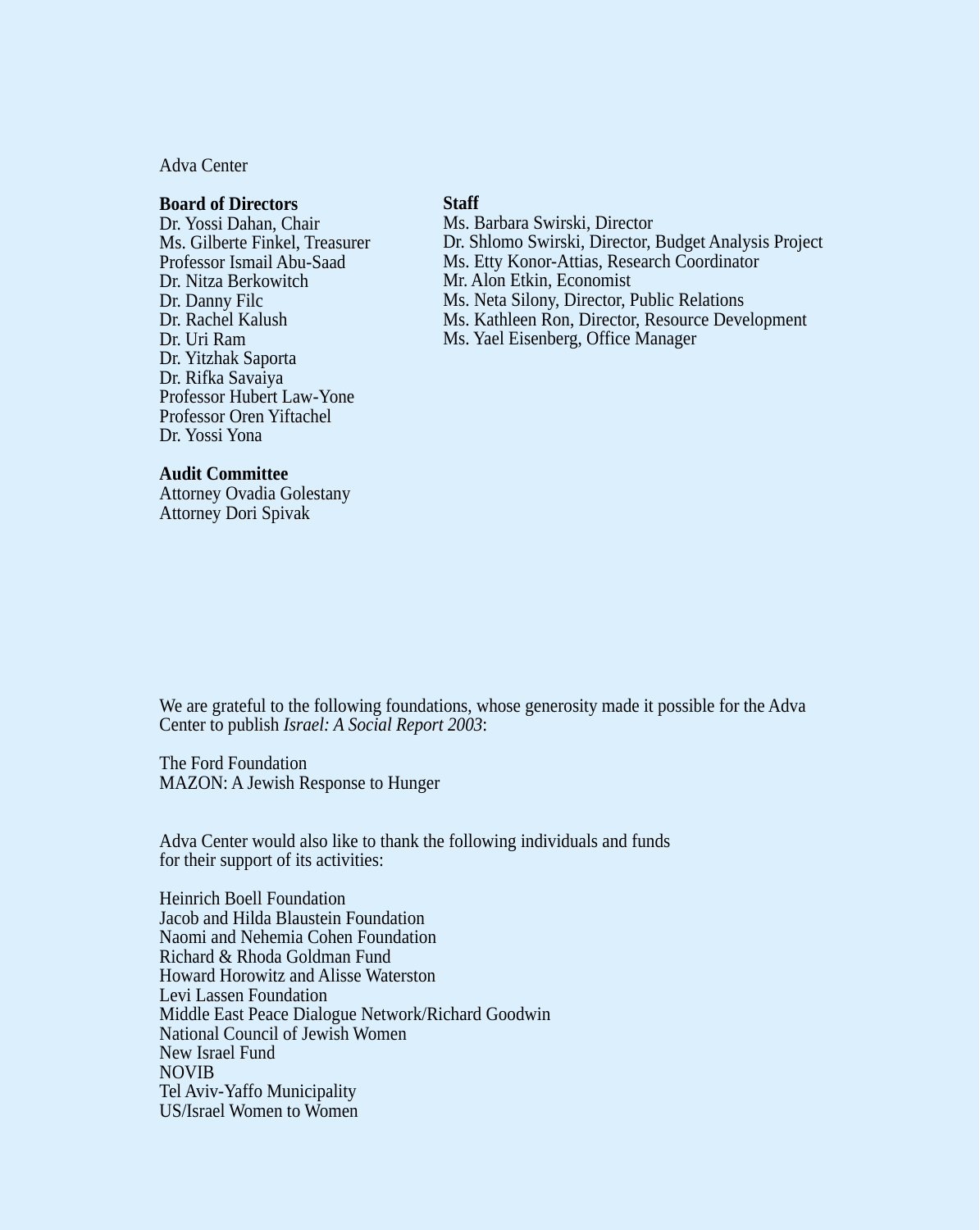### **Table of Contents**

| <b>Economic Growth: International Comparisons</b>                        | 5  |
|--------------------------------------------------------------------------|----|
| Economic Growth and Inequality: The Affluent are the Prime Beneficiaries | 6  |
| Economic Growth and Inequality: The Upper Crust Gets More of the Pie     | 7  |
| <b>Ethnic Inequality</b>                                                 | 8  |
| <b>Gender Inequality</b>                                                 | 9  |
| The Earnings of Senior Management Soar                                   | 10 |
| <b>Welfare for Business</b>                                              | 11 |
| Most Israelis Earn Less than the Average Wage                            | 12 |
| One-Third of Israeli Families' Earnings are at the Poverty Level         | 13 |
| Map of Unemployment                                                      | 14 |
| Social Safety Net Under Attack                                           | 15 |
| The Implications of Retrenchment                                         | 16 |
| Education: Most Israeli Youth Fail to Graduate High School with Diplomas | 17 |
| <b>Education: Not All Diplomas Lead to University</b>                    | 18 |
| <b>Higher Education: More About Inequality</b>                           | 19 |
| <b>Higher Education: Inequality by Locality</b>                          | 20 |
| Health: Public Funding Diminishes and the Sick Pay More                  | 21 |
| Health: The Burden Shifts to the Consumer                                | 22 |
| Health: The Relative Edge of the Wealthy Increases                       | 23 |
| <b>Housing: Government Assistance Declines</b>                           | 24 |
| Upheaval in the Pension System Augurs Increasing Inequality              | 25 |
| <b>Work Pensions: Perpetuating Inequality</b>                            | 26 |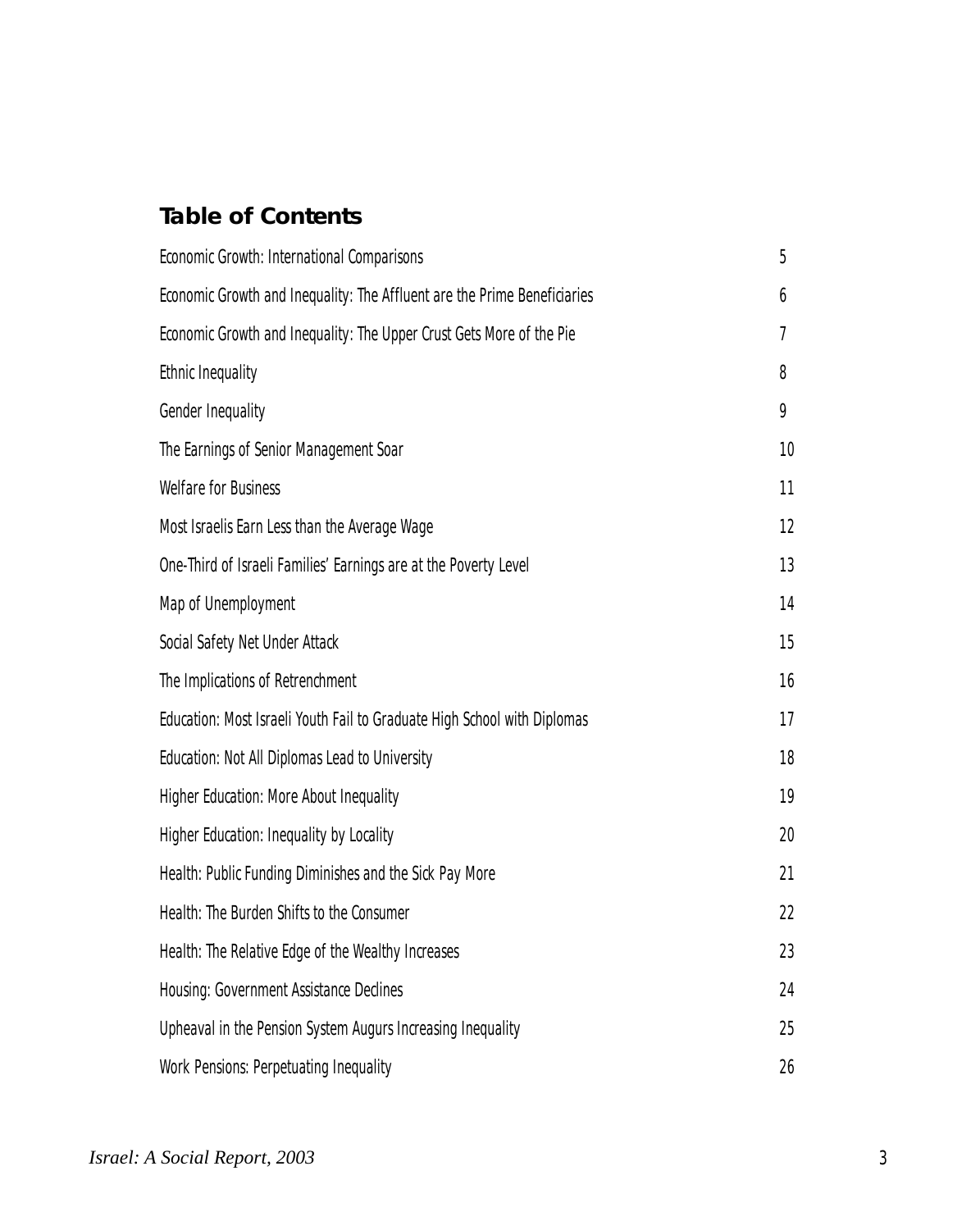*Israel: A Social Report - 2003 presents the major social and economic trends in Israel.*

*Israel's accelerated economic growth over the past two decades enabled it to join the ranks of the developed nations. In the wake of the conflict with the Palestinian Authority and the worldwide economic recession, however, recent years have witnessed a slowing down and cessation of that growth.*

*While many countries experienced renewed growth in 2003, last year found Israel still mired in a deep recession, due primarily to the continuation of the violent confrontation with the Palestinians and the absence of any political solution in sight.*

*During the period of accelerated economic growth, the fruits of prosperity were inequitably distributed. There was a large increase in the income and standard of living of a relatively small percentage of Israelis, while the level of income, education and housing of the majority remained stable or actually declined. Not surprisingly, inequality has become more pronounced during the present recession.*

*What Israel needs is long-term, stable programs geared to raising the levels of education and income of those Israelis left behind – who constitute the majority. Unfortunately, current governmental policies do not contribute to that end. On the contrary, recent governments, whether left or right, have relinquished social responsibility, given a free hand to the business sector, and left most Israelis at the mercy of the "free market."*

*Over the past two years, the governments in power initiated a number of large budget cuts, the outcome of which is serious damage to the social safety net and to public education, public health, government housing assistance and social welfare programs. In addition, successive governments have worsened the terms of employment in the public services and pared down the wage and pension systems. The foregoing developments are expected to increase the number of persons and families living under the poverty line, lower the standard of living of the majority of Israelis and have an adverse effect on the life chances of the younger generation.*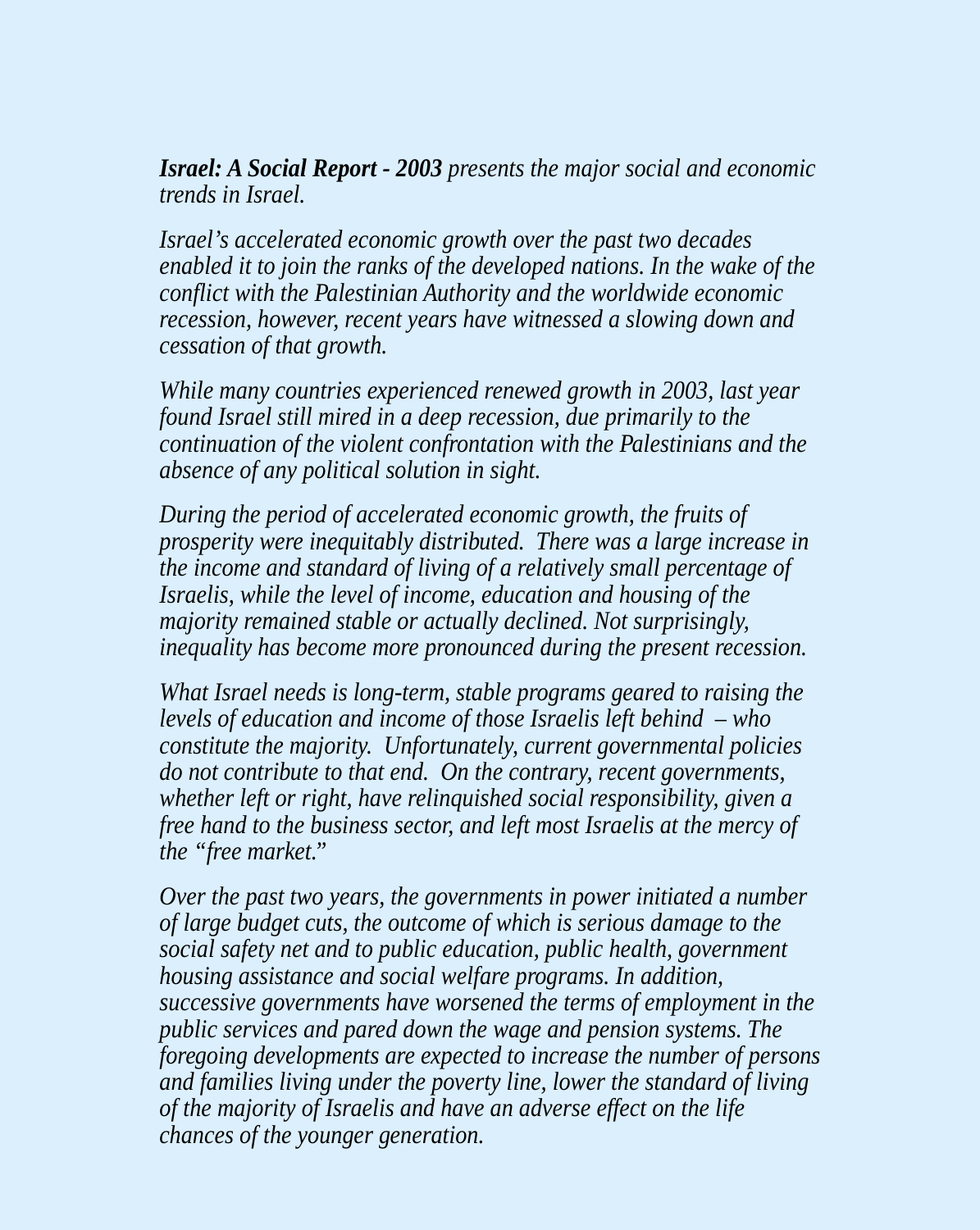

# *Economic Growth: International Comparisons*

*The Israeli economy experienced significant growth over the past two decades; Israel now ranks among those countries with high per capita Gross Domestic Product (GDP).*

*In 1980, the GDP in Israel was \$5,612 per capita; by 2001, it totaled \$16,926 per capita. In 2000, the GDP was higher - \$17,804; the decrease in 2001 can be attributed to the recession. According to the Central Bureau of Statistics, the GDP per capita experienced further decline in 2002.*

*Overall, the GDP per capita decreased over the last two years by 7%.*

*Although Israel's GDP per capita ranks it with the developed nations of the world, it is still low in comparison with the countries of the European Union. Although growth in Israel is very impressive compared to that of its neighbors – Egypt, Syria, and Jordan – other countries, such as Singapore, show even more dramatic growth.*

*Per Capita GDP in Selected Countries, 1980 and 2001 (in US\$)*



**Note:** "Arab states" includes Egypt, Jordan, and Syria.

**Source:** Analysis of the Adva Center based on the World Bank publication, World Development Indicators, 2003, Tables 2.1 and 4.2.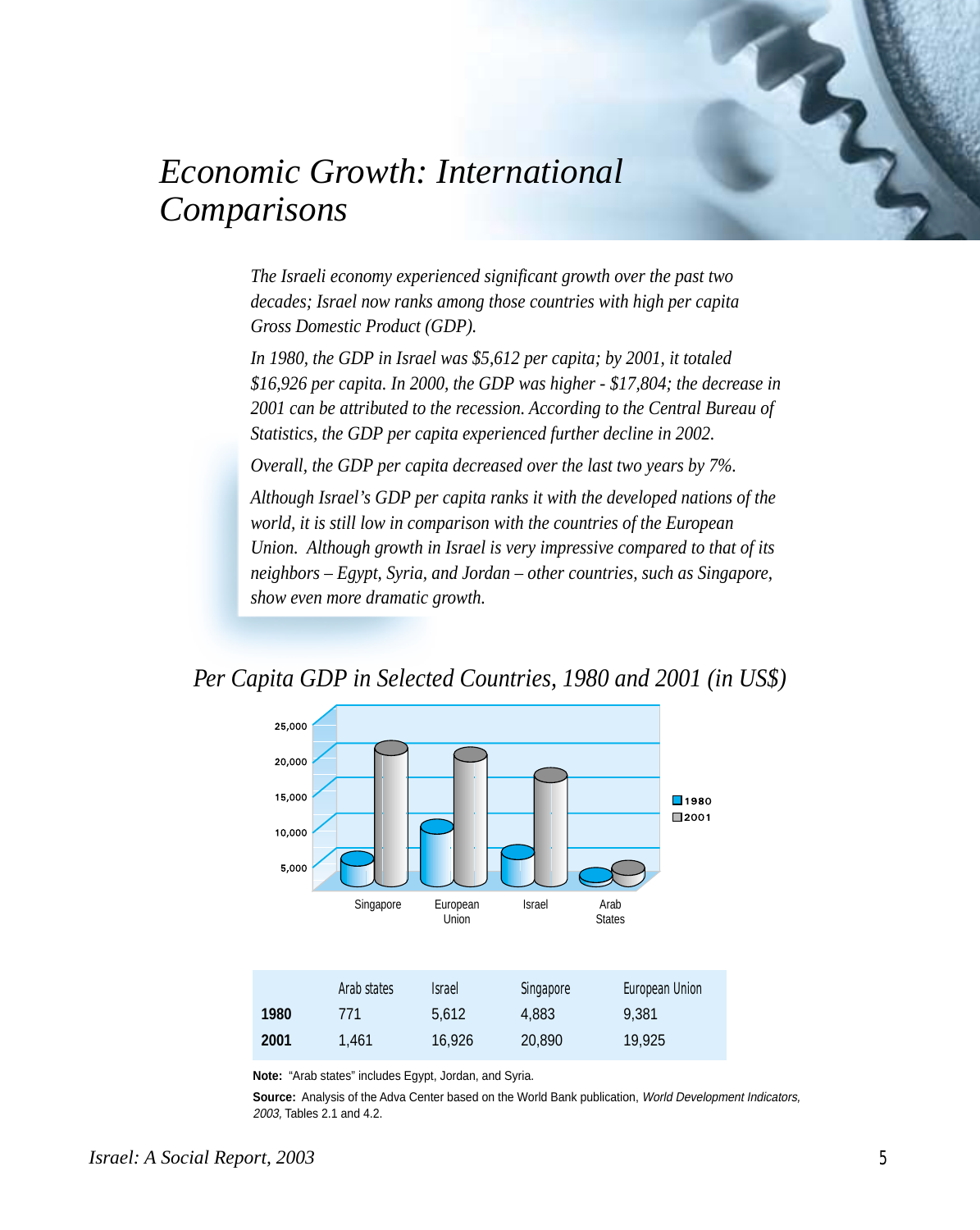### *Economic Growth and Inequality: The Affluent are the Prime Beneficiaries*

*Of course, economic growth is a good thing. But growth alone does not guarantee general prosperity.*

*Over the past decade, the fruits of growth in the Israeli economy have been unevenly distributed: The income of the highest income decile has risen in tandem with the GDP, while the income of the middle and lower deciles has hardly changed.*

*The figure below shows that even in 2001 and 2002, during a recession in which the GDP declined, the income of households in the top income bracket continued to increase.*

#### *GDP and Annual Household Income, 1990-2002* in constant 2002 prices



#### **Notes:**

- 1. "Household income" refers to gross annual household income.
- 2. GDP is presented in millions of shekels, while household income appears in shekels. The lines of the GDP and the income of the top decile intertwine, but are not identical, as the units of measurement differ.
- 3. GDP figures are usually presented per capita, rather than as the total GDP (as appears on the previous page). Here we present the total GDP to illustrate the overlap between economic growth and the income rise in the upper income bracket.
- The income figures presented here and on the next page are based on the household income surveys conducted annually by the Central Bureau of Statistics. The Central Bureau of Statistics asks the heads of households to report on their income from all sources – wages, allowances, capital gains, rent and the like; however, in fact, the income in the report resembles the income from wages and allowances only, as reported by by the State Revenues Authority. Thus, we know that income from other sources is greatly under-reported, especially in the case of the top income decile.

**Sources:** Analysis of the Adva Center based on the Central Bureau of Statistics (hereinafter CBS), Statistical Abstract of Israel, various years; and CBS, Income Survey, various years.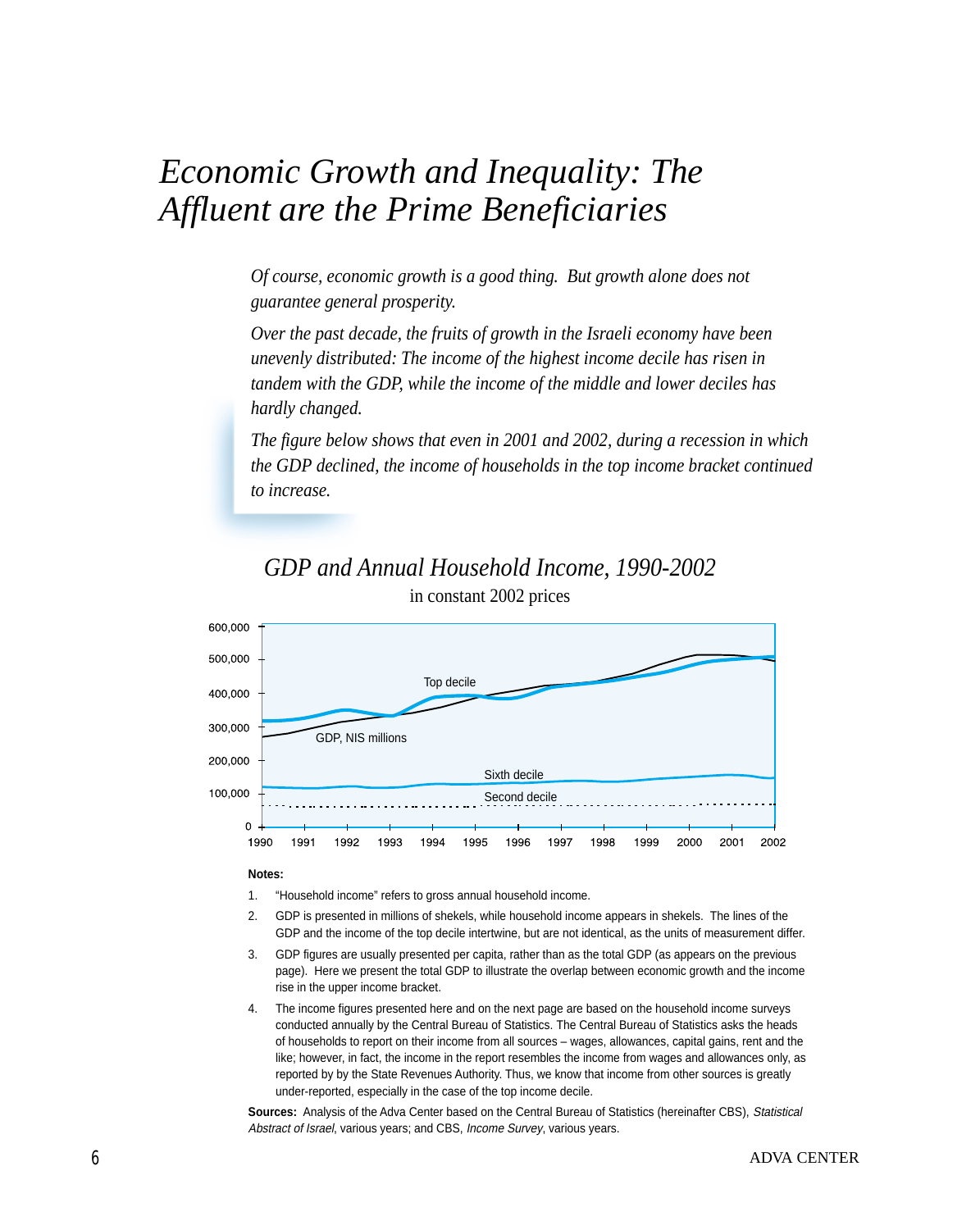### *Economic Growth and Inequality: The Upper Crust Gets More of the Pie*

*Since 1990, the share of the top income bracket in the income pie has been growing; the second highest income bracket hardly changed; while the share of households in the remaining income brackets declined. In 2002, the top decile received 30% of the total income in Israel, and the top quintile, 46% of all income.*

*Between 1990 and 2000, the share of households in the first through the seventh income decile declined. In 2001 and 2002, years characterized by economic recession and decreasing GDP, the shares of the eighth and ninth deciles also experienced decline, and only the tenth decile continued to enlarge its share.*

*Total Household Income, 1990-2002 The share of the top decile grew, while that of the others diminished.*



*Share of Income Decile in the Total Income of Households, 1990-2002*

Average Monthly Income of Household in each Decile in 2002

|                        | 1990  | 2002  | % Change | <b>Average Monthly</b><br>Income of Household in<br>each Decile in 2002 |
|------------------------|-------|-------|----------|-------------------------------------------------------------------------|
| Top decile             | 24.4% | 29.9% | 5.6%     | 41,835                                                                  |
| 9 <sup>th</sup> Decile | 15.9% | 16.0% |          | 22,304                                                                  |
| 8 <sup>th</sup> Decile | 12.7% | 12.3% | $-0.4%$  | 17,226                                                                  |
| 7 <sup>th</sup> Decile | 10.7% | 10.0% | $-0.7%$  | 13,958                                                                  |
| 6 <sup>th</sup> Decile | 9.2%  | 8.3%  | $-0.8%$  | 11,619                                                                  |
| 5 <sup>th</sup> Decile | 7.8%  | 7.0%  | $-0.8%$  | 9,765                                                                   |
| 4 <sup>th</sup> Decile | 6.6%  | 5.8%  | $-0.8%$  | 8,106                                                                   |
| 3rd Decile             | 5.5%  | 4.8%  | $-0.7%$  | 6,677                                                                   |
| $2nd$ Decile           | 4.4%  | 3.7%  | $-0.7%$  | 5.175                                                                   |
| <b>Bottom decile</b>   | 2.7%  | 2.2%  | $-0.5%$  | 3,108                                                                   |

**Notes:**

1. Deciles were calculated according to the average gross monthly income of households headed by a wage earner. 2. Gross monthly income per household includes all regular gross monetary income of the household, before taxes. **Sources:** Analysis by the Adva Center based on CBS, Statistical Abstract of Israel, various years; and CBS, Income Survey, various years. The figure for 2002 was provided courtesy of Ms. Nardit Stein-Kapach of the Central Bureau of Statistics.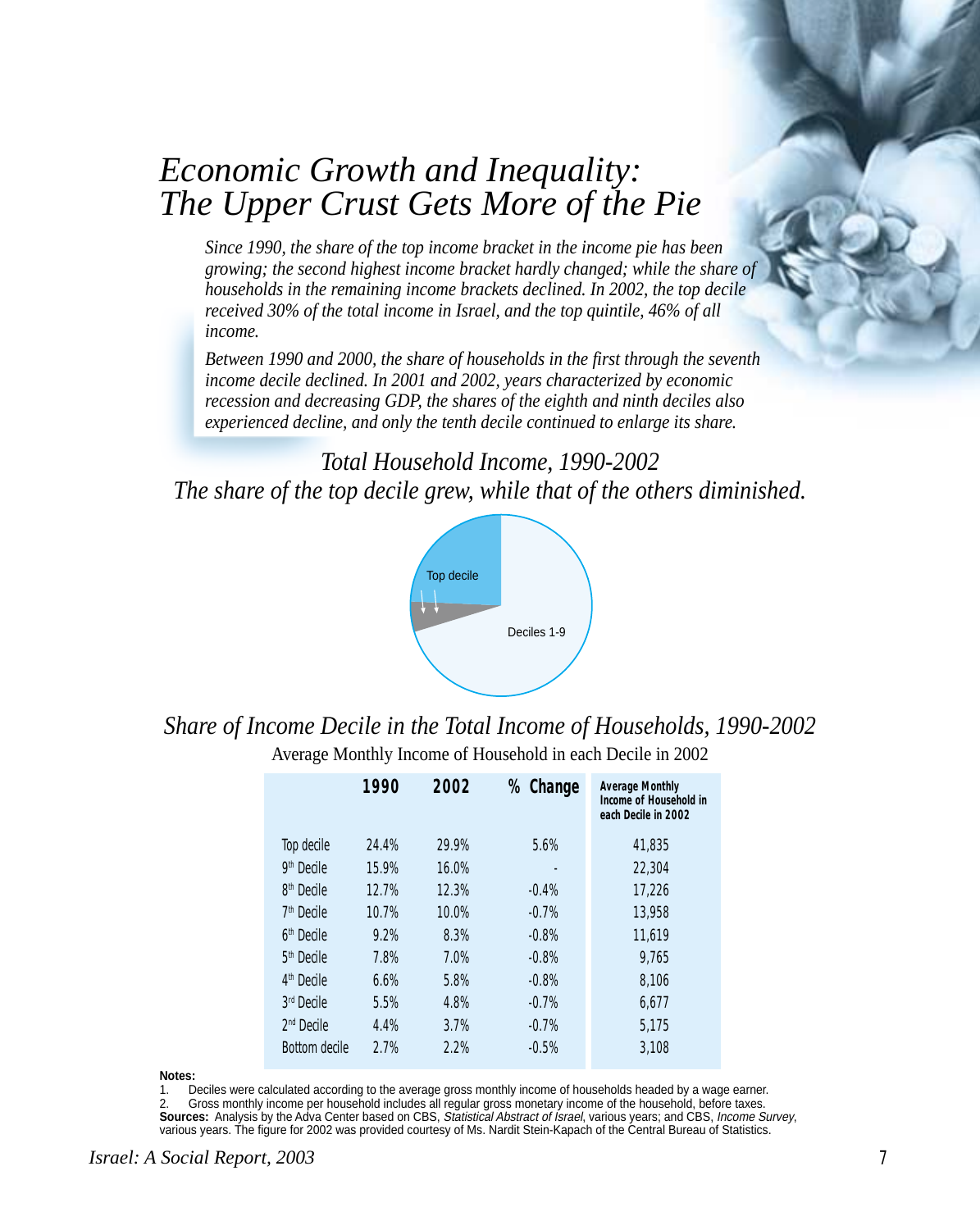### *Ethnic Inequality*

*The fact that inequality among Israelis is deeply entrenched is reflected in the comparative salaries of urban wage earners in 2001.*

*The income of Arab citizens of Israel is the lowest.*

*The income of Mizrahi Jews is somewhat higher: Their average income has increased since 1990 so that it is now about a third higher than the average income of Arabs.*

*The income of Ashkenazi Jews is the highest, well above the other two groups. In 2001, the salary of an Ashkenazi employee was, on average, 1.5 times that of a Mizrahi employee, and twice as high as that of an Arab employee.*

### *Monthly Income of Urban Ashkenazi, Mizrahi, and Arab Employees, 1990-2001*

| Year | Total<br>employees | Native Israeli<br>born to European- or<br>American-born father | Native Israeli born<br>to Asian or African-<br>born father | Arabs and Others |
|------|--------------------|----------------------------------------------------------------|------------------------------------------------------------|------------------|
| 1990 | 100                | 125                                                            | 81                                                         | 75               |
| 1991 | 100                | 125                                                            | 85                                                         | 77               |
| 1992 | 100                | 127                                                            | 84                                                         | 74               |
| 1993 | 100                | 129                                                            | 89                                                         | 75               |
| 1994 | 100                | 132                                                            | 87                                                         | 76               |
| 1995 | 100                | 140                                                            | 89                                                         | 72               |
| 1996 | 100                | 146                                                            | 92                                                         | 72               |
| 1997 | 100                | 137                                                            | 91                                                         | 72               |
| 1998 | 100                | 139                                                            | 94                                                         | 71               |
| 1999 | 100                | 139                                                            | 92                                                         | 66               |
| 2000 | 100                | 139                                                            | 95                                                         | 67               |
| 2001 | 100                | 138                                                            | 95                                                         | 70               |

Based on 100 as the average

**Notes:**

1. "Employee" includes all respondents who had any work-related income during the three months prior to the survey conducted

by the Central Bureau of Statistics.

2. "Income" refers to all wages earned by employed respondents.

3. From 2000, the figures do not include residents of East Jerusalem.

**Source**: CBS, Income Survey, various years.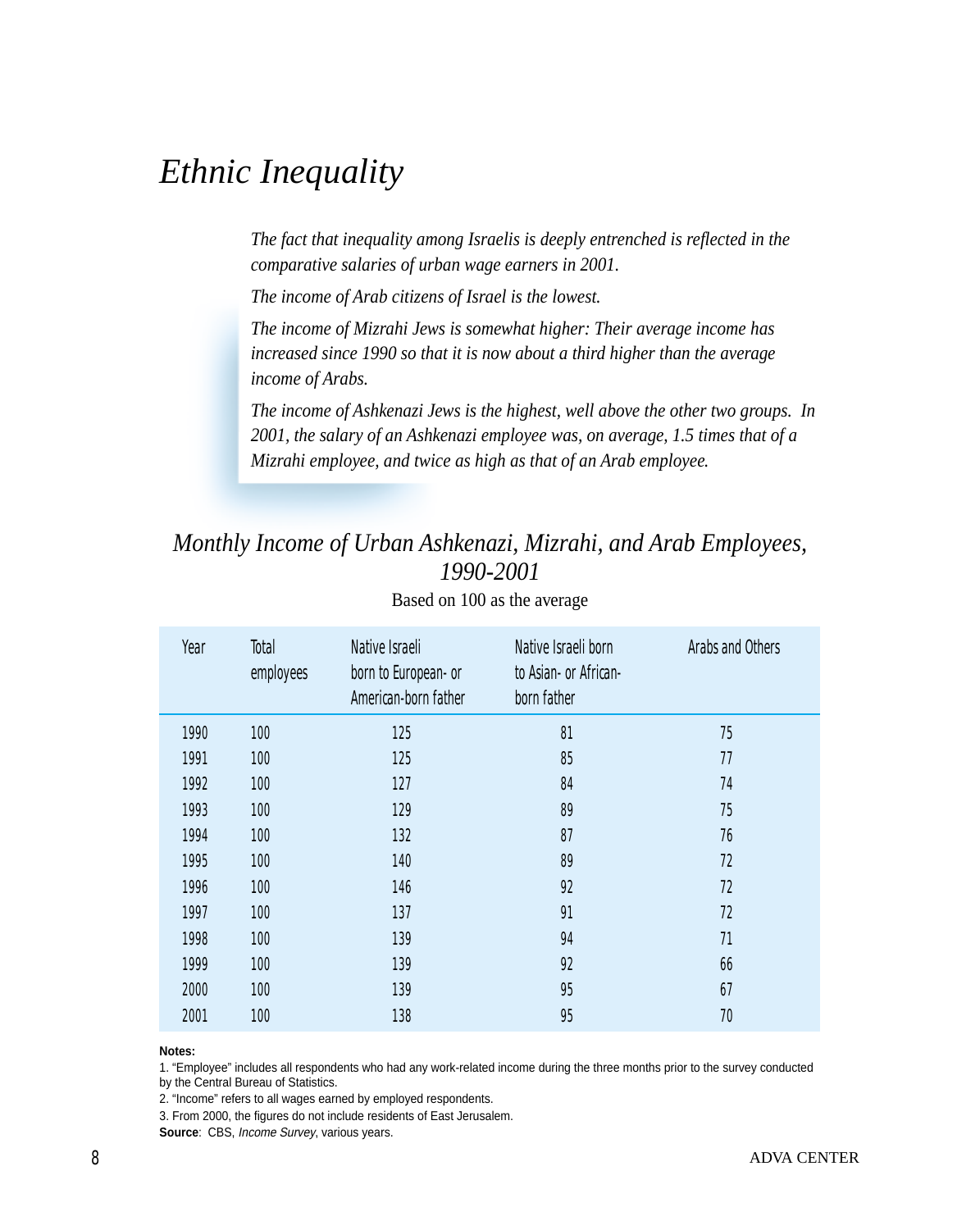### *Gender Inequality*

*Gender inequality in Israel is deeply rooted. In 2002, women's monthly wages were, on average, 61% those of men.*

*Women's hourly wages were, on average, 81% those of men.*

### *Monthly and Hourly Wages of Women and Men, 1990 and 2002* in constant 2002 prices, in shekels

|                | Year | Gender  | Wage<br>in Shekels | Women's wages<br>as a % of Men's wages |
|----------------|------|---------|--------------------|----------------------------------------|
| <b>Monthly</b> | 1990 | Men's   | 7,069              |                                        |
|                |      | Women's | 4,014              | 57%                                    |
|                | 2002 | Men's   | 8,654              |                                        |
|                |      | Women's | 5,322              | 61%                                    |
| Hourly         | 1990 | Men's   | 37.5               |                                        |
|                |      | Women's | 29.5               | 79%                                    |
|                | 2002 | Men's   | 45.3               |                                        |
|                |      | Women's | 36.7               | 81%                                    |

#### **Notes:**

1. "Gross monthly income" refers to income (including for overtime) from all places of work in which the respondent was employed during the three months preceding the survey conducted by the Central Bureau of Statistics..

2. "Gross hourly income" refers to the gross income received during the three months preceding the survey, divided by the total number of hours worked (see CBS, Income Survey 1996, p. 46).

**Sources:** Analysis of the Adva Center based on CBS, Income Survey, various years. The figure for 2002 was provided courtesy of Ms. Nardit Stein-Kapach of the Central Bureau of Statistics.

> *This table shows the gender gap in monthly and hourly wages. The fact that many women work part time explains some of the gap (39%) in monthly earnings. The figures for hourly wages, however, demonstrate that even when the time unit is identical, there is still a 19% gap between women's and men's wages.*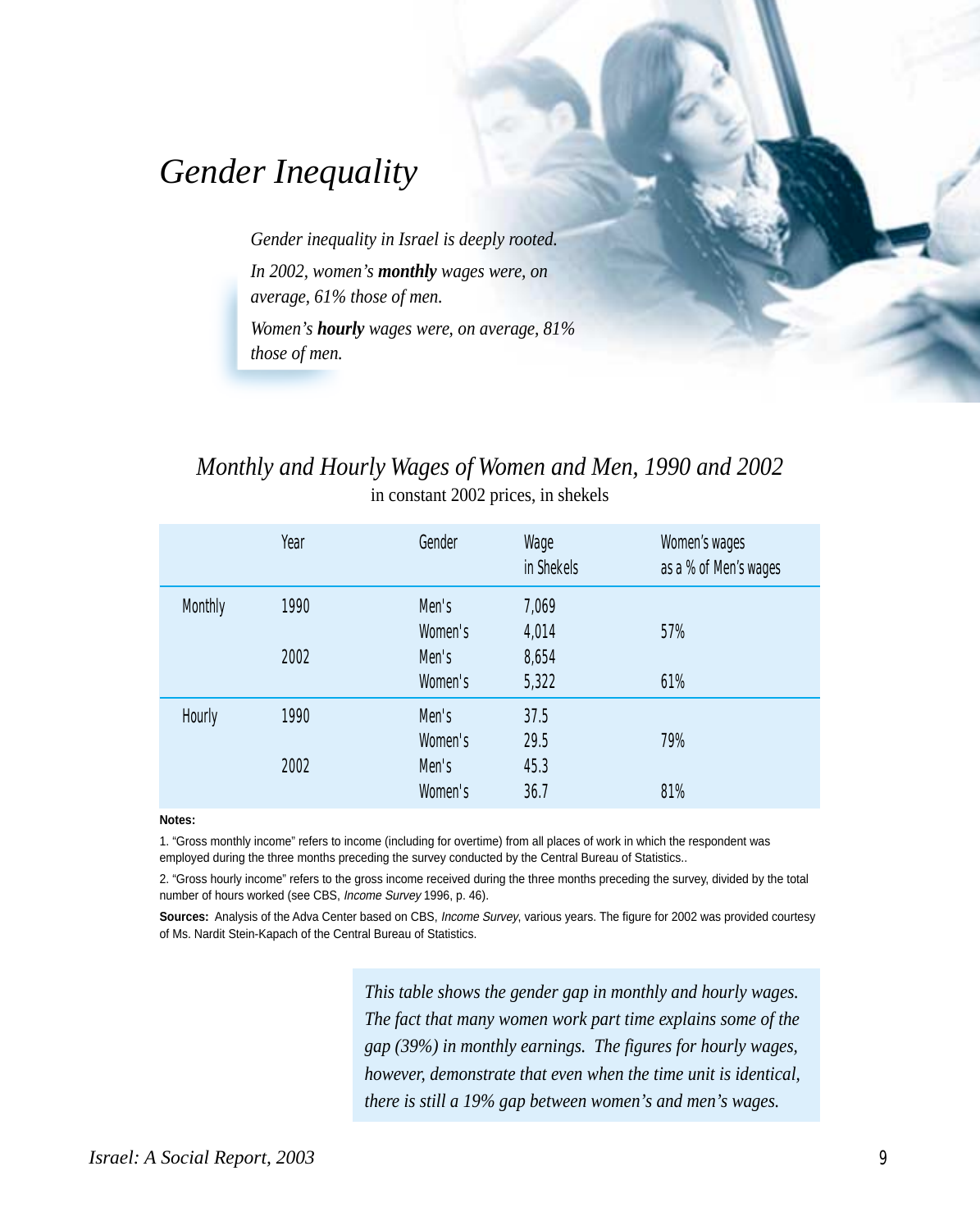# *Inequality: The Earnings of Senior Management Soar*

*Israel's top earners receive an ever-increasing share of the nation's total income as a result of a sharp escalation in the earnings of senior management in the business sector.*

*The cost of employing a manager in one of the 490 companies listed on the Tel Aviv Stock Exchange averaged NIS 1.43 million a year, or NIS 119,000 a month, in 2002.*



*The cost of employing a manager of one of the*

*"Tel-Aviv 100" companies (the hundred largest companies on the Tel-Aviv Stock Exchange) averaged NIS 2.91 million in 2002, or NIS 243,000 a month. In addition to this salary, the average manager of a Tel-Aviv 100 company received additional benefits, including stock options.*

*Compared to the average wage and the minimum wage, the wage costs of senior managers skyrocketed in the last decade:*

*In 1994, the wage costs of senior managers were 13 times higher than the average wage; in 2002, they were 17 times higher.*

*In 1994, the wage costs of senior management were 30 times higher than the minimum wage; in 2002, they were 36 times higher.*

#### *Wage Costs of Senior Management, 1994 and 2002*

| 1994                      | 2002                      |
|---------------------------|---------------------------|
| 30 times the minimum wage | 36 times the minimum wage |
| 13 times the average wage | 17 times the average wage |

**Sources:** Globes newspaper, April 19, 2001; May 3, 2001; April 15, 2003.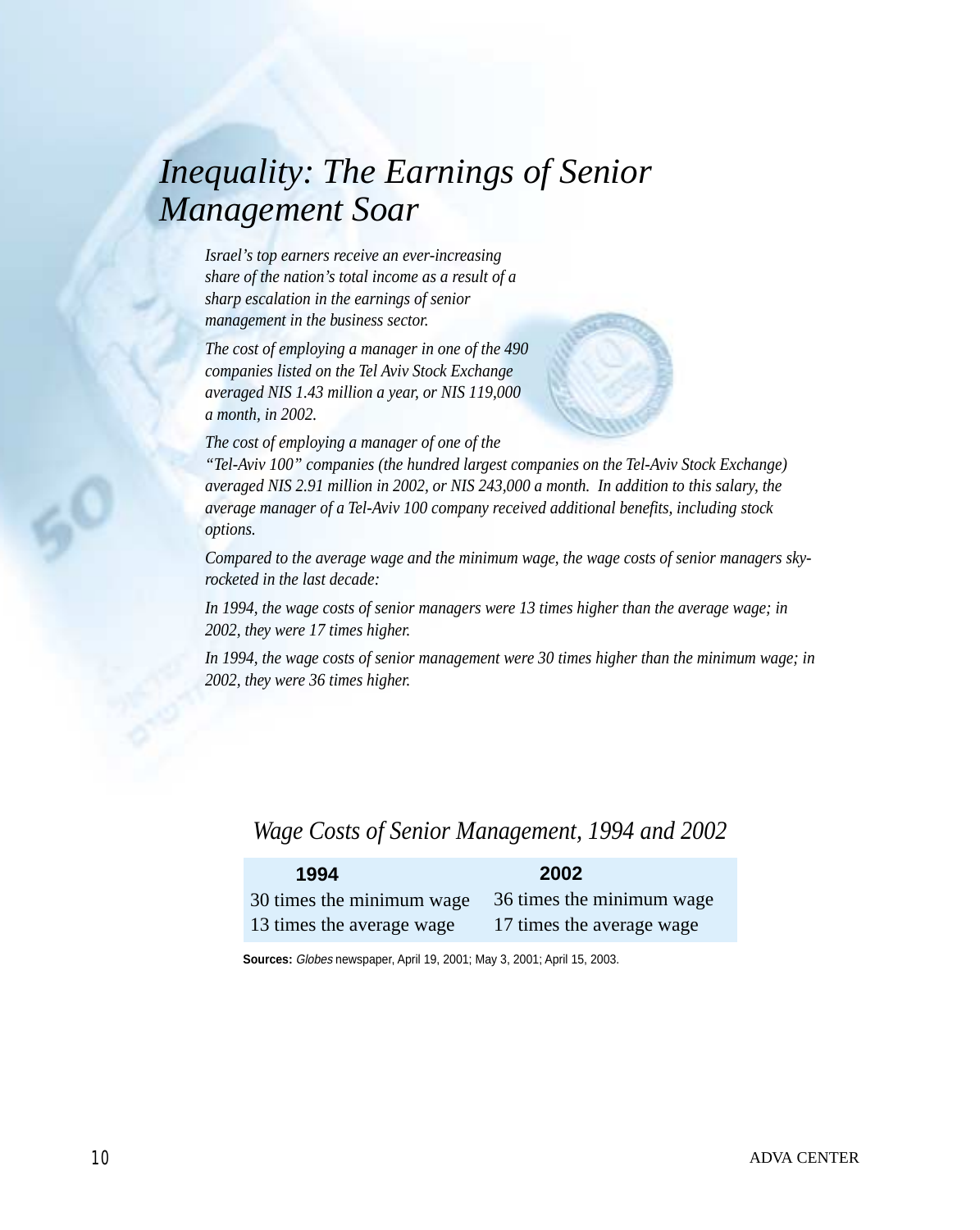### *Inequality: Welfare for Business*

*The business sector in Israel has benefited not only from an increase in the salaries of senior management, but also from significant tax cuts. Since 1986, successive governments have reduced the corporate tax, abolished the employers' tax, and reduced employers' share in financing the social safety net of their employees.*

*The corporate tax – the income tax levied on corporate profits – decreased from 61% in 1986 to 36% in 1996. Proceeds from the corporate income tax amounted to NIS 19 billion in 2001, representing 13% of the total taxation revenues.*

*Israel's Finance Ministry contended that it had no choice but to reduce the corporate tax rate, in view of the fact that taxes were cut in the countries with which Israel trades. In practice, however, during the period in question, corporate taxes in Japan, Canada, France, Portugal and Greece were higher than in Israel (State Revenues Authority,* Annual Report 2001, *August 2002)*.

*Over the past three years, the corporate tax decreased in many countries. At the same time, it is worth noting that in some countries, the corporate tax is raised or lowered in accordance with current needs. In Germany, for example, corporate taxes were raised in 2002 in order to help finance rehabilitation efforts following flood damage.*

|                                                              |       |       |      | $P^{\text{max}}$ |                  |          |                  |              |               |      |                  |
|--------------------------------------------------------------|-------|-------|------|------------------|------------------|----------|------------------|--------------|---------------|------|------------------|
|                                                              | 1986  | 1987  | 1990 | 1991             | 1992             | 1993     | 1994             | 1995         | 1996/<br>2001 | 2002 | 2003             |
| % Corporate tax on<br>profits before<br>payment of dividends | 61    | 45    | 43.5 | 41               | 40               | 39       | 38               | 37           | 36            | 36   | 36               |
| % Employers' Social<br>Security contributions                | 15.65 | 10.85 | 9.35 | 7.35             | 7.35             | 7.35     | 7.35             | 4.93         | 4.93          | 5.93 | 4.93             |
| % Employers' tax -<br>private sector                         | 7     | 4     | 4    | $\mathfrak{Z}$   | $\boldsymbol{0}$ | $\bf{0}$ | $\boldsymbol{0}$ | $\mathbf{0}$ | $\mathbf{0}$  | 0    | $\boldsymbol{0}$ |

### *Employer Taxes in Israel, 1986-2003*

percentage of wage

**Note:** The table shows only the years in which changes occurred..

**Sources:** Report of State Revenues Authority, various years. Emergency Economic Plan Law – 2002.

*In Israel, the contribution of Israeli industrialists to Social Security and other employee benefits is low, compared with that in many other countries: In 2002, these payments amounted to 17.5% of the cost of the wages of Israeli industrial workers, while the average in the European Union was 24% (U.S. Department of Labor, Bureau of Labor Statistics, September 2003).*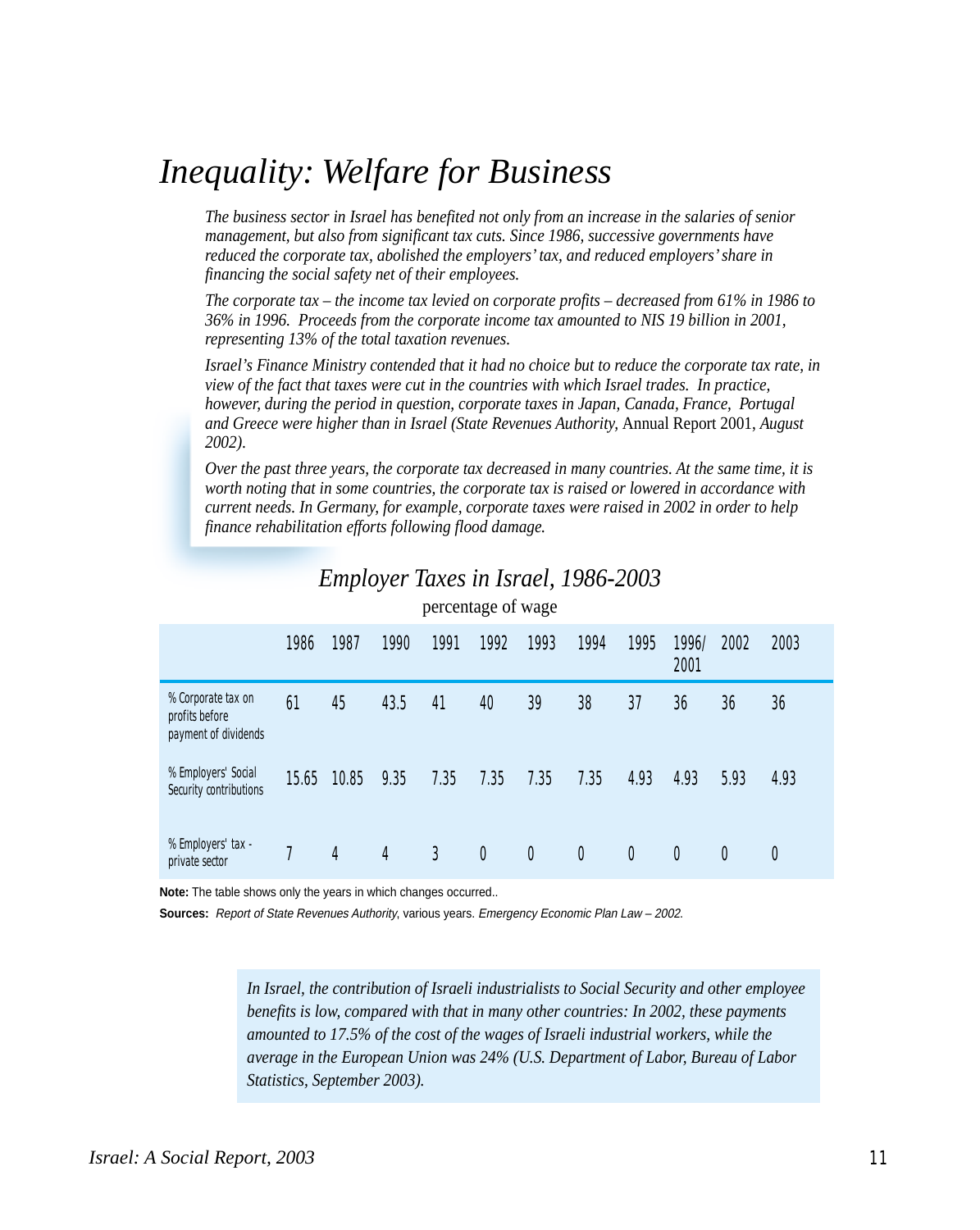

### *Employee Wages in Israel (annual average) Relative to the Average Wage, 1994-2001*

*than the Average Wage*

*earn less than the average wage.*

|      | <b>Employees</b><br>earning Less<br>than the<br>minimum wage | <b>Employees</b><br>earning under<br>50% of the<br>average wage<br>but at least<br>minimum wage | <b>Employees</b><br>earning 50%-<br>74% of the<br>average wage | <b>Employees</b><br>earning 75%<br>or more of the<br>average wage | Total employees<br>earning the<br>average wage<br>or less | <b>Employees</b><br>earning twice<br>the average<br>wage | <b>Employees</b><br>earning 3 or<br>more times the<br>average wage |
|------|--------------------------------------------------------------|-------------------------------------------------------------------------------------------------|----------------------------------------------------------------|-------------------------------------------------------------------|-----------------------------------------------------------|----------------------------------------------------------|--------------------------------------------------------------------|
| 1994 | 27.3                                                         | 14.7                                                                                            | 19.4                                                           | 11.2                                                              | 72.6                                                      | 18.6                                                     | 8.8                                                                |
| 1996 | 26.5                                                         | 11.8                                                                                            | 19.7                                                           | 12.1                                                              | 70.1                                                      | 20.1                                                     | 9.9                                                                |
| 1998 | 28.8                                                         | 9.8                                                                                             | 19.8                                                           | 11.9                                                              | 70.3                                                      | 19.6                                                     | 10.1                                                               |
| 2000 | 29.1                                                         | 11.7                                                                                            | 19.9                                                           | 11.5                                                              | 72.2                                                      | 18.1                                                     | 9.7                                                                |
| 2001 | 29.2                                                         | 10.0                                                                                            | 20.3                                                           | 12.1                                                              | 71.6                                                      | 19.0                                                     | 9.6                                                                |

in percentages

#### **Notes:**

- 1. The average wage according to which the National Insurance Institute calculates the above figures has been frozen for the last two years; it amounts to NIS 6,964.
- 2. According to the Central Bureau of Statistics, the average wage in August 2003 was NIS 6,968 (excluding Palestinian workers from the West Bank and Gaza Strip).

**Sources:** Jacques Bendelac, Average Wages and Income, by Locality and Other Economic Variables, National Insurance Institute, various years. Data for 2001 were provided courtesy of Mr. Jacques Bendelac, National Insurance Institute.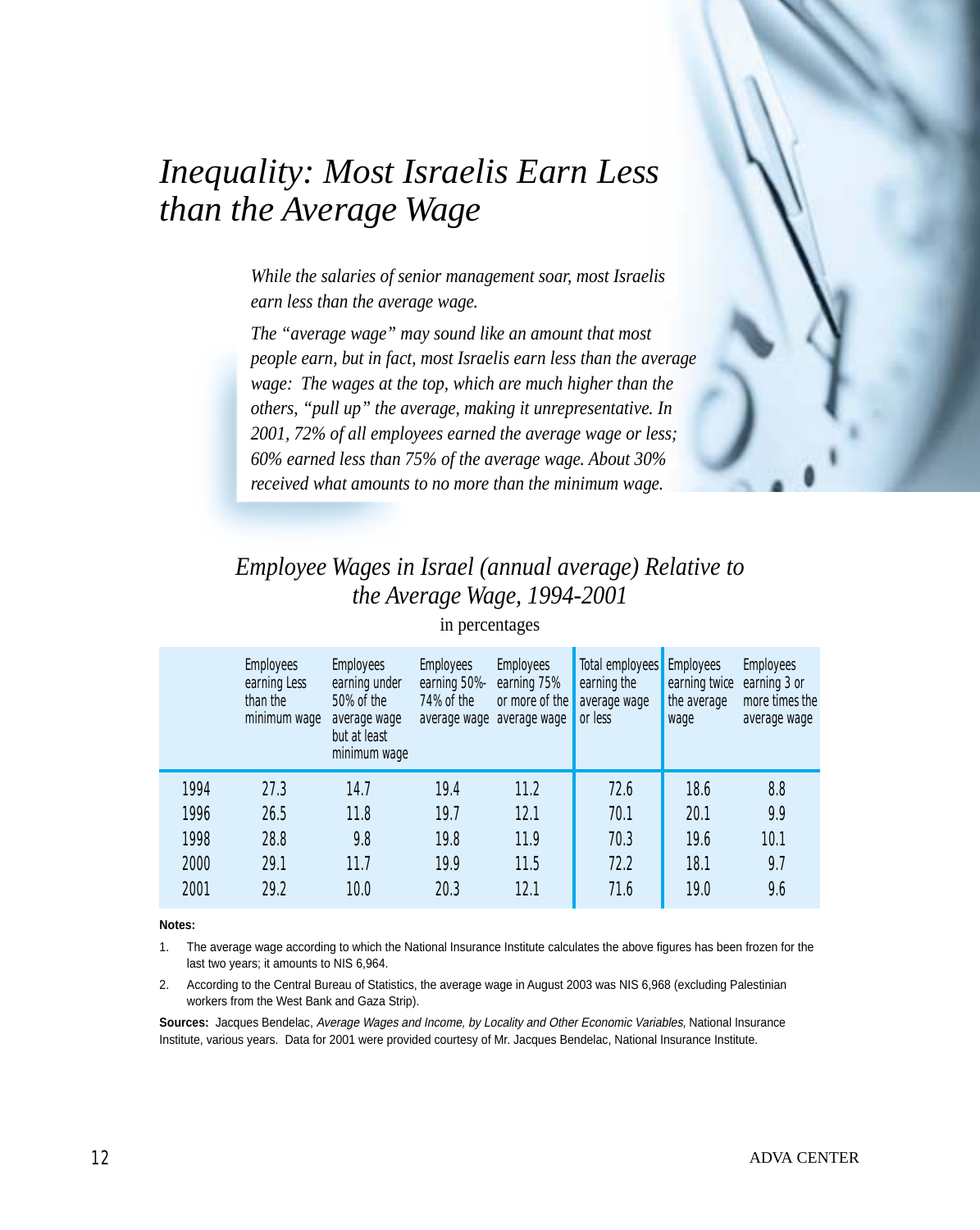# *Inequality: One-Third of Israeli Families' Earnings are at the Poverty Level*

*The poverty report of the National Insurance Institute, published annually, puts the emphasis on poverty by disposable income, that is, the income from employment and social security allowances, after payment of direct taxes. In 2002, the poverty rate was 18.1% for families, 21.1% for individuals and 29.6% for children.*

*We prefer to stress the extent of poverty by earned income, in order to show the connection between wage levels and poverty. A healthy economy ought to provide every wage-earner with a decent living. In Israel, during the past two decades, the percentage of employed persons whose earned income places them at or below the poverty line has grown.*

*At the end of the 1970s and the beginning of the 1980s, the proportion of families whose earned income placed them at or below the poverty line was less than 30%. During the 1980s, their proportion increased. In the first half of the 1990s, marked by mass immigration from the former Soviet Union and Ethiopia, it grew to 35%. In the second half of the 1990s, the proportion of families that were poor on the basis of their earned income decreased somewhat, but in 2001 and 2002 the trend reversed. The proportion of poor families will probably continue to rise, due to growing unemployment and to wage cuts.*

*In 2002, the poverty rate among families, on the basis of their earned income, was 33.9%; the poverty rate among individuals was 33.2%; and the poverty rate among children was 39.7% (It is a convention among poverty studies to distinguish between individuals, families and children).*

*Poverty Rate Among Families, Individuals, and Children, 1979-2002* before Social Security allowances and direct taxes

| Year | <b>Families %</b> | Individuals % | <b>Children %</b> |
|------|-------------------|---------------|-------------------|
| 1979 | 27.9              | 23.8          | 23.1              |
| 1980 | 28.1              | 24.2          | 23.4              |
| 1981 | 28.8              | 24.1          | 22.2              |
| 1982 | 29.8              | 25.0          | 24.1              |
| 1983 | 29.5              | 24.0          | 21.7              |
| 1984 | 30.7              | 25.6          | 23.5              |
| 1985 | 31.3              | 26.3          | 24.3              |
| 1988 | 32.6              | 28.0          | 27.9              |
| 1989 | 33.0              | 28.0          | 27.8              |
| 1990 | 34.3              | 30.4          | 31.4              |
| 1991 | 35.1              | 31.2          | 30.9              |
| 1992 | 34.7              | 31.4          | 32.6              |
| 1993 | 34.6              | 31.2          | 33.0              |
| 1994 | 34.2              | 31.3          | 34.5              |
| 1995 | 33.8              | 31.1          | 35.2              |
| 1996 | 34.3              | 30.3          | 33.4              |
| 1997 | 33.2              | 31.4          | 35.5              |
| 1998 | 32.8              | 31.5          | 36.7              |
| 1999 | 31.9              | 30.3          | 35.3              |
| 2000 | 32.2              | 30.8          | 35.7              |
| 2001 | 33.7              | 32.6          | 38.5              |
| 2002 | 33.9              | 33.2          | 39.7              |

**Note:** The slight decrease in the percentage of families living in poverty after 1996 may be due to changes initiated in 1997 in the population included in the annual income surveys of the Central Bureau of Statistics, which serve as the basis of the poverty calculations of the National Insurance Institute.

**Source:** National Insurance Institute, Annual Survey, various years.

*In Israel, "poverty level" is defined as receiving an income equivalent to 50% or less of the median salary – the salary of which half the Israeli population earns more, and half earns less. The median salary is much more representative than the average salary.*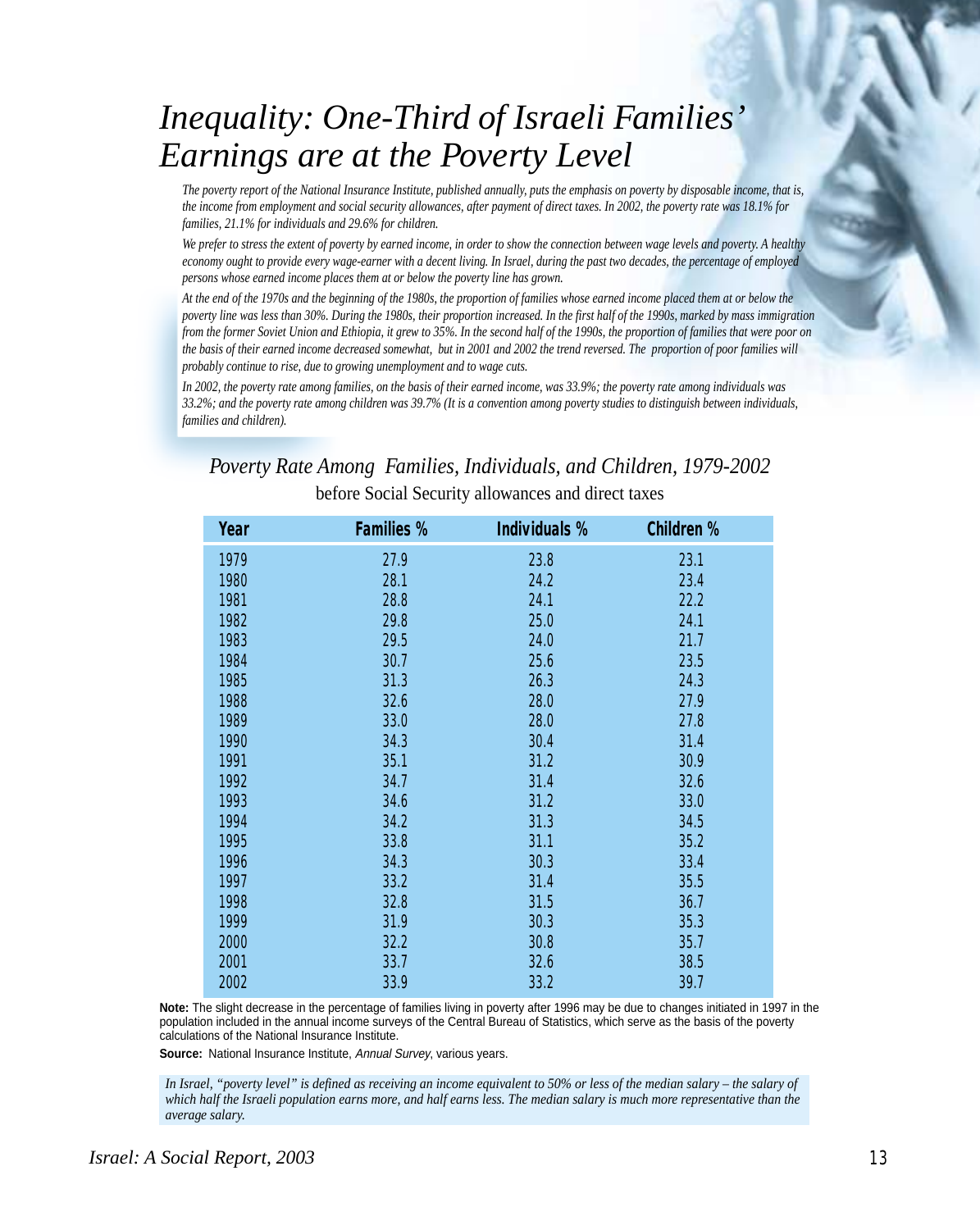# *Inequality: Map of Unemployment*

*The economic stagnation that characterized most of the second half of the 1990s and the recession of the last three years swelled the ranks of the unemployed in Israel.*

*Unemployment primarily affects the weaker sectors of the population: It is higher in Arab than in Jewish localities, higher in Jewish development towns than in affluent Jewish communities, higher among women than among men, and higher among Arab women than Jewish women. Unemployment disproportionately affects those for whom the public school system failed to provide a decent education, as well as young people just starting out.*

*The following table presents data from the Government Employment Office about jobseekers by locality as of June 2003. Jobseekers are defined as persons who registered with this office. Many people, however, do not even bother to register, either because they were not placed in a job in the past, because they do not believe they have a chance of finding a job, or for other reasons. Thus, the number of unemployed persons is actually higher than the number of jobseekers. Figures published by the Central Bureau of Statistics provide a more accurate picture of the scope of unemployment. Still, we chose to present data about jobseekers, since these are the only figures available by locality and they allow a closer look at the differences between Arab and Jewish localities, as well as between Jewish development towns and more affluent Jewish communities.*

#### *Percentage of Jobseekers, by Locality, June 2003* in descending order

| Name Of<br><b>Locality</b> | Percentage |                          |      |                          |      |                       |     |                          |     |                                 |     |
|----------------------------|------------|--------------------------|------|--------------------------|------|-----------------------|-----|--------------------------|-----|---------------------------------|-----|
| <b>National Average</b>    | 7.6        | <b>Umm Al-Fahm</b>       | 16.1 | <b>Nazerat Illit</b>     | 11.7 | <b>Qiryat Bialik</b>  | 8.7 | <b>Binyamina</b>         | 6.0 | <b>Hod Hasharon</b>             | 3.9 |
| <b>A'sam</b>               | 29.0       | <b>Majd Al-Kurum</b>     | 15.9 | <b>Ashdod</b>            | 11.6 | <b>Oazrin</b>         | 8.6 | <b>Mazkeret Batya</b>    | 6.0 | Herzeliyya                      | 3.9 |
| <b>Kuseife</b>             | 28.3       | <b>Shibli</b>            | 15.9 | <b>Migdal Haemeg</b>     | 11.6 | <b>Hurfeish</b>       | 8.5 | <b>Zoran</b>             | 6.0 | <b>Kefar Sava</b>               | 3.9 |
| Abu Rubei'a                | 26.6       | Qiryat Mal'akhi          | 15.7 | Arad                     | 11.6 | Yirka                 | 8.5 | Yehud                    | 5.8 | Giv'atayim                      | 3.8 |
| Aro'er                     | 25.7       | Reine                    | 15.7 | <b>Qiryat Egron</b>      | 11.3 | Pardes Hanna-Karkur   | 8.5 | <b>Bat Hefer</b>         | 5.7 | <b>Newe Efrayim</b>             | 3.7 |
| <b>Tamra</b>               | 25.4       | <b>Mizpe Ramon</b>       | 15.5 | Bet She'an               | 11.2 | <b>Beit Jann</b>      | 8.4 | <b>Rishon Leziyyon</b>   | 5.7 | Ra'anana                        | 3.6 |
| <b>Ein Mahel</b>           | 25.2       | Yeroham                  | 15.2 | <b>Qiryat Yam</b>        | 11.2 | <b>Qiryat Motzkin</b> | 8.4 | <b>Tel Mond</b>          | 5.5 | Zur Yig'al                      | 3.5 |
| Laqye                      | 23.6       | <b>Akko</b>              | 15.1 | <b>Zarzir</b>            | 11.1 | Or Yehuda             | 8.3 | <b>Ramat Yishay</b>      | 5.3 | <b>Qesariyya</b>                | 3.5 |
| <b>Hura</b>                | 23.4       | Yafi                     | 15.0 | Be'er Sheva              | 11.0 | <b>Bene Ayish</b>     | 8.3 | Lehavim                  | 5.2 | <b>Metar</b>                    | 3.4 |
| Segev-Shalom               | 23.4       | <b>Nahef</b>             | 14.9 | <b>Jatt</b>              | 11.0 | Yogne'am Illit        | 8.3 | Pardesiyya               | 5.2 | <b>Efrata</b>                   | 3.3 |
| <b>Abu Qureinat</b>        | 22.7       | <b>Nazareth</b>          | 14.6 | <b>Tirat Karmel</b>      | 11.0 | Ma'ale Efrayim        | 8.3 | Modi'in                  | 5.0 | <b>Ganne Tiqwa</b>              | 3.2 |
| Kabul                      | 22.2       | Ma'ale Iron              | 14.3 | <b>Hadera</b>            | 10.8 | Be'er Ya'agov         | 8.2 | Tel Aviv - Yafo          | 5.0 | Makkabim-Re'ut                  | 3.2 |
| <b>Bir Al-Maksur</b>       | 22.0       | Dabburye                 | 14.2 | Karmi'el                 | 10.8 | <b>Fureidis</b>       | 8.2 | Ma'ale Adummim           | 4.9 | <b>Omer</b>                     | 3.0 |
| Tuba-Zangariyye            | 22.0       | <b>Kisra-Sumei</b>       | 14.2 | <b>Zemer</b>             | 10.7 | Jisr Az-Zarga         | 8.1 | <b>Azor</b>              | 4.6 | <b>Ramat Hasharon</b>           | 2.8 |
| Sha'ab                     | 21.7       | <b>Mughar</b>            | 14.2 | <b>Tayibe</b>            | 10.7 | Haifa                 | 7.9 | Giv'at Shemu'el          | 4.6 | <b>Modi'in Illit</b>            | 2.7 |
| <b>Bu'eine-Nujeidat</b>    | 21.6       | <b>Qiryat Gat</b>        | 14.2 | <b>Ofagim</b>            | 10.6 | <b>Nesher</b>         | 7.9 | <b>Betar Illit</b>       | 4.5 | <b>Kokhav Ya'ir</b>             | 2.1 |
| <b>Ilut</b>                | 21.2       | <b>Abu Sinan</b>         | 14.1 | Afula                    | 10.6 | <b>Netanya</b>        | 7.8 | <b>Bene Berag</b>        | 4.5 | <b>Kafar Qasem</b>              | 2.0 |
| <b>Basmat Tab'un</b>       | 20.9       | Tur'an                   | 14.1 | Eilabun                  | 10.5 | Yanuh-Jat             | 7.7 | <b>Holon</b>             | 4.5 | <b>Jaljulye</b>                 | 1.9 |
| Judeide-Maker              | 20.7       | <b>Dimona</b>            | 14.0 | <b>Isifya</b>            | 10.4 | <b>Atlit</b>          | 7.7 | <b>Jerusalem</b>         | 4.5 | Savyon                          | 1.8 |
| <b>Abu Ruqayyeq</b>        | 20.6       | <b>Abu Ghosh</b>         | 13.9 | <b>Qiryat Atta</b>       | 10.4 | <b>Rehovot</b>        | 7.7 | <b>Petah Tigwa</b>       | 4.5 | <b>Bet El</b>                   | 1.7 |
| Bi'ne                      | 20.4       | <b>Bug'ata</b>           | 13.9 | Ari'el                   | 10.0 | Gedera                | 7.6 | <b>Shoham</b>            | 4.5 | <b>Kefar Habad</b>              | 1.6 |
| Rahat                      | 20.4       | Ar'ara                   | 13.8 | Nahariyya                | 10.0 | <b>Gan Yavne</b>      | 7.1 | Even Yehuda              | 4.4 | Ramat Ef'al                     | 1.6 |
| <b>Tel Sheva</b>           | 20.3       | <b>Deir Al-Asad</b>      | 13.5 | <b>Netivot</b>           | 9.7  | <b>Kefar Yona</b>     | 7.1 | <b>Qiryat Ono</b>        | 4.4 | <b>Har Adar</b>                 | 1.3 |
| Shefar'am                  | 20.1       | <b>Ashqelon</b>          | 13.4 | <b>Kafar Qara</b>        | 9.5  | <b>Nes Ziyyona</b>    | 7.1 | <b>Qiryat Tiv'on</b>     | 4.4 | Sha'alvim                       | 1.1 |
| <b>Kafar Kanna</b>         | 20.0       | Rame                     | 12.9 | Julis                    | 9.4  | <b>Qiryat Arba</b>    | 7.1 | <b>Elgana</b>            | 4.3 | Kefar Shemaryahu                | 1.0 |
| <b>Deir Hanna</b>          | 19.9       | <b>Sederot</b>           | 12.9 | Peqi'in (Buqei'a)        | 9.4  | <b>Rosh Haayin</b>    | 6.8 | <b>Kefar Weradim</b>     | 4.3 | <b>Karme Yosef</b>              | 1.0 |
| Mas'udin Al-Azazme         | 19.7       | Or Agiva                 | 12.7 | <b>Zefat</b>             | 9.4  | <b>Bat Yam</b>        | 6.5 | <b>Ramat Gan</b>         | 4.3 |                                 |     |
| <b>Kafar Manda</b>         | 18.8       | <b>Shelomi</b>           | 12.6 | Lod                      | 9.3  | El'ad                 | 6.4 | Zikhron Ya'agov          | 4.2 |                                 |     |
| <b>Sakhnin</b>             | 18.2       | <b>Hazor Hagelilit</b>   | 12.5 | Ramla                    | 9.2  | <b>Rekhasim</b>       | 6.3 | <b>Tire</b>              | 4.2 | <b>Source: Government</b>       |     |
| l'billin                   | 18.0       | <b>Tiberias</b>          | 12.5 | <b>Daliyat Al-Karmel</b> | 9.1  | <b>Bet Dagan</b>      | 6.2 | <b>Mevasseret Ziyyon</b> | 4.2 | <b>Employment Service, data</b> |     |
| <b>Meshhed</b>             | 17.8       | <b>Kafar Yasif</b>       | 12.5 | Yavne                    | 9.1  | <b>Bet Shemesh</b>    | 6.2 | <b>Qarne Shomeron</b>    | 4.2 | from April-June 2003.           |     |
| <b>Arrabe</b>              | 17.8       | <b>Baqa Al-Gharbiyye</b> | 12.4 | <b>Oalansawe</b>         | 9.1  | Sha'are Tiqwa         | 6.2 | Giv'at Ze'ev             | 4.0 |                                 |     |
| <b>Basma</b>               | 16.9       | Ka'abiyye-Tabbash        | 12.4 | <b>Qiryat Shemona</b>    | 9.0  | <b>Qadima</b>         | 6.1 | <b>Oranit</b>            | 3.9 |                                 |     |
| <b>Iksal</b>               | 16.5       | Ma'a lot-Tarshiha        | 12.4 | <b>Majdal Shams</b>      | 8.7  | Elat                  | 6.0 | <b>Alfe Menashe</b>      | 3.9 |                                 |     |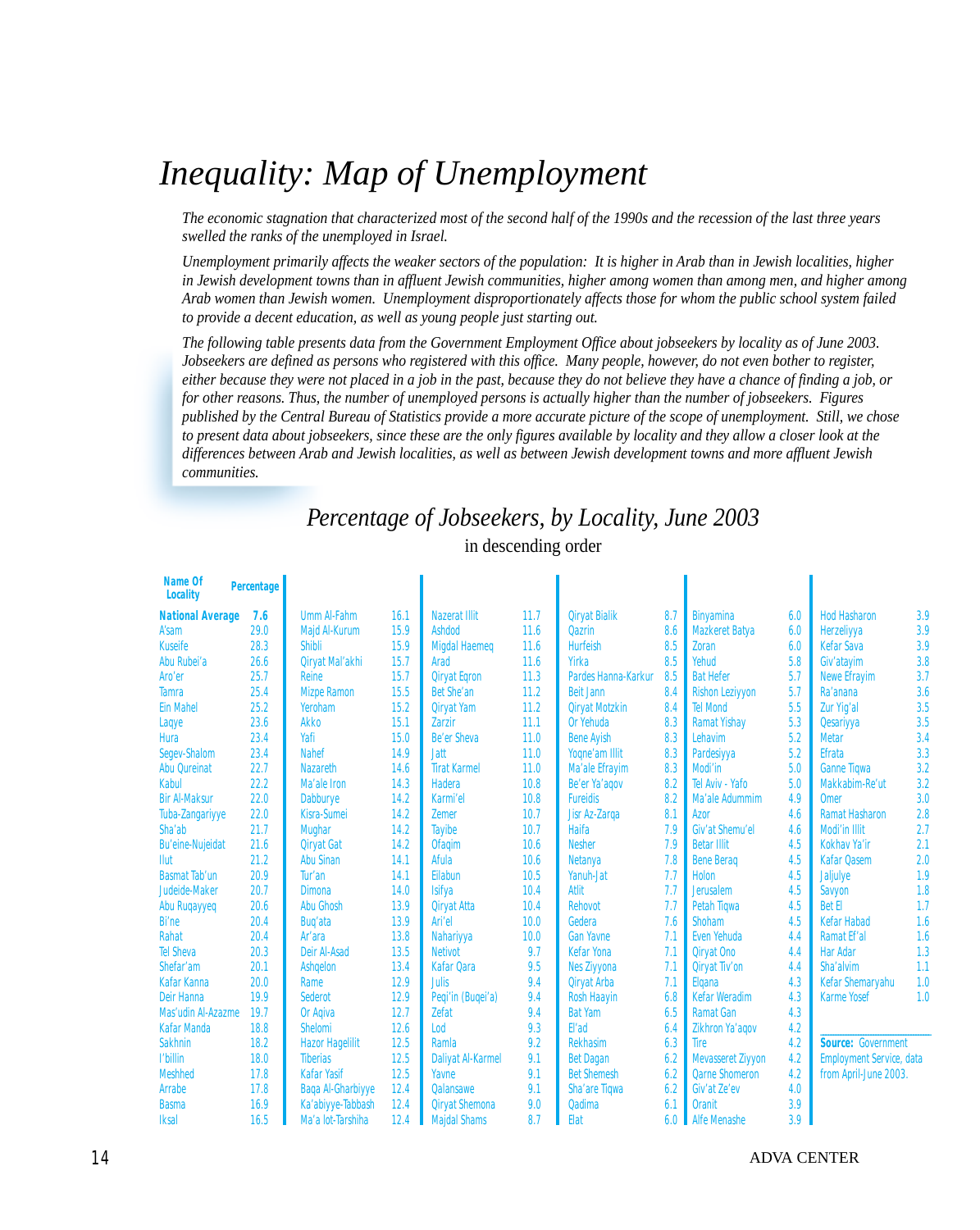### *Social Safety Net Under Attack*

*Recent years have witnessed a public campaign against the social safety net. The various allowances provided by the National Insurance Institute are presented as an unbearable burden on the state coffers. Likewise, their recipients are portrayed as nonproductive persons whom other citizens have to carry on their backs.*

*In the course of one year, between August 2001 and July 2002, the safety net suffered four consecutive cuts. These included a freeze on all allowances (ordinarily indexed to the average wage); a 4% cut in most allowances; an additional cut of 12% in child allowances; a drastic reduction in the period of eligibility for unemployment compensation; and a drastic reduction in income support payments, especially for working single mothers.*

*In 2003, all allowances were re-frozen until 2006, at which time they are to be indexed to the Consumer Price Index rather than the average wage. It should be noted that during the past twenty years, the average wage has risen much higher than the Consumer Price Index.*

*The main allowances that the National Insurance Institute pays out are part of insurance schemes. Their financing is from salary taxes: Employees (and self-employed persons as well) pay out a certain percentage of their wages, and employers also contribute a percentage of the wages of their employees, to the National Insurance Institute. In turn, the National Insurance Institute makes payments to retired persons, unemployed persons, mothers or fathers on birth leave, etc.*

*Insurance-based allowances include old-age and survivors' pensions, child allowances, unemployment compensation, disability pensions, nursing care benefits and birth allowances. These allowances account for no less than 88% of the total social security payments. The main non-insurance allowance consists of income support payments, funded by general taxation.*

*The safety net was created to provide minimal income security for persons temporarily unemployed and/or without a means of livelihood: senior citizens, persons with disabilities, parents on birth leave, etc. To date the safety net has successfully cushioned against the increase in income inequality that accompanied the growth of the Israeli economy.*

*The attack on the safety net will have the effect of eroding the financial situation of a third of working Israelis, whose earnings fall between the minimum and the average wage, and of increasing poverty and helplessness among Israelis whose earnings are at the level of the minimum wage or below it.*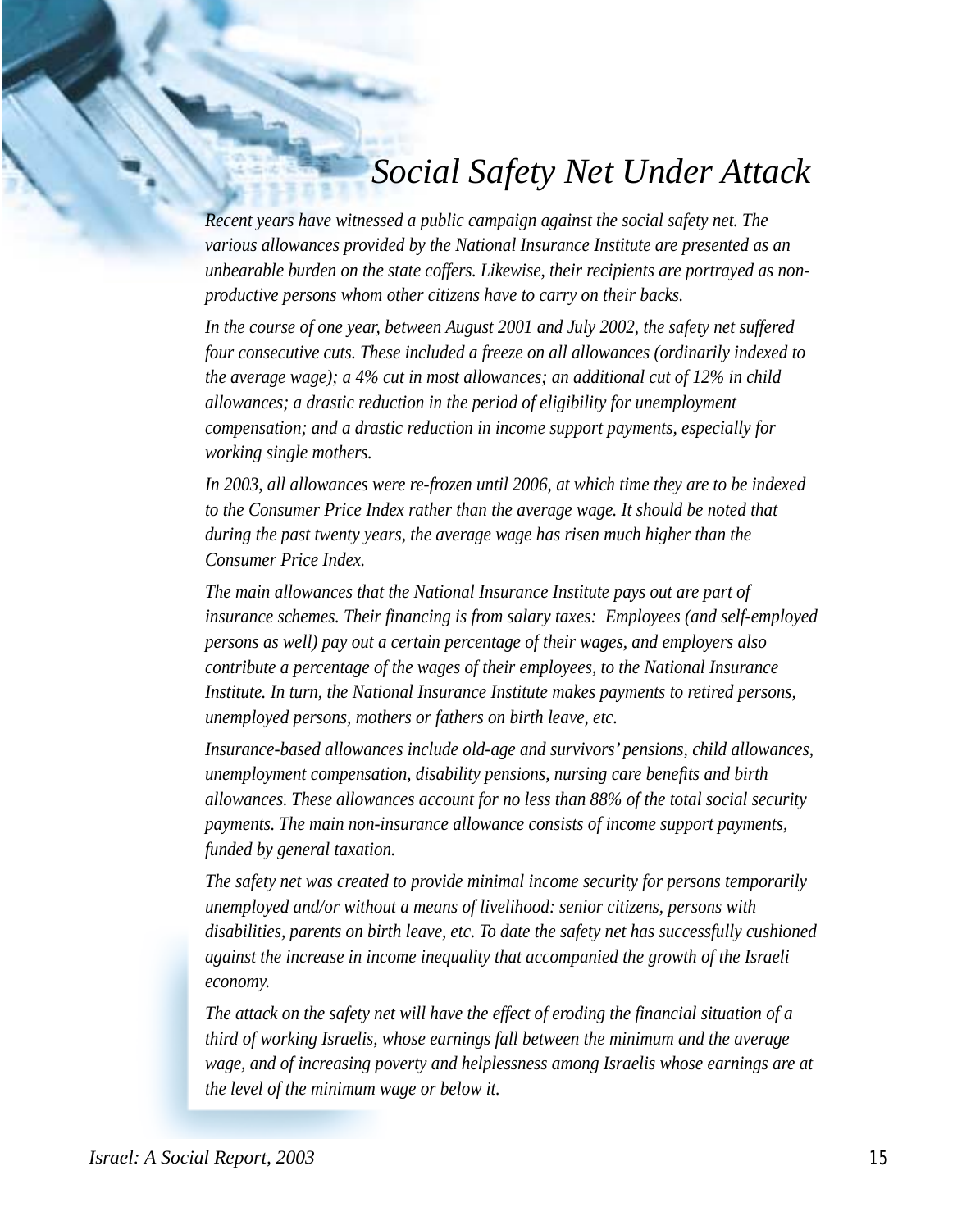### *The Implications of Retrenchment*

*The cuts made over the last two years in the safety net had the greatest impact on lowincome families dependent on National Insurance Institute allowances. Foremost among them are families receiving income support payments: these payments were reduced by an average of 30% in 2003.*

*The "unkindliest cut of all" was in the opportunities of the children in these families: the opportunity for proper nutrition and health care, the opportunity for regular school attendance, the opportunity to finish school with the qualifications needed to make their own way in society.*

*The severe impact of the cuts can be deduced from the following figures on the monthly expenditures of households receiving income support – before the cuts.*

*For households receiving income support, the monthy expenditure per (standard) person on food was NIS 486, compared to NIS 580 for households in the fifth decile and NIS 626 for households with average income. The figures are especially significant in view of the fact that food constitutes the main expenditure for households on income support.*

*The average monthy expenditure per (standard) person on education services for households on income support was NIS 82, compared with NIS 128 for households in the fifth decile and NIS 175 for housholds with average income. These figures raise serious doubts as to whether households on income support are able to give their children the same educational opportunities as children from households in higher income brackets.*

#### *Monthly Expenditure on Education per Standard Person, by Type of Household, 2001* NIS, constant 2001 prices



**Note**: The figures are for households with children up to the age of 17.

**Sources**: Adva Center analysis of CBS, Survey of Household Expenditures: 2001; CBS, Department of Money and Consumption, Memorandum to Adva Center, June 15, 2003.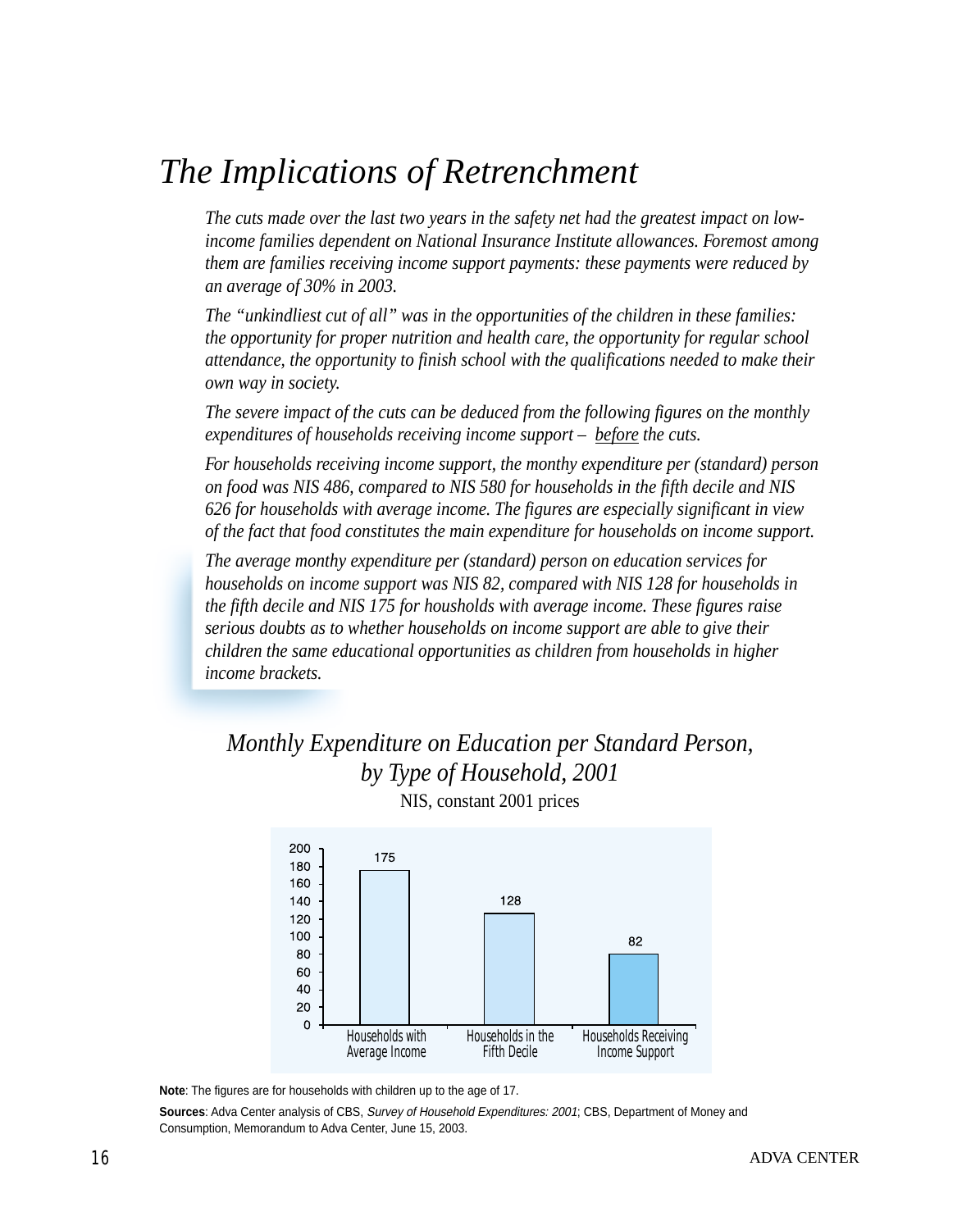### *Education: Most Israeli Youth Fail to Graduate High School with Diplomas*

*One of the major ways that nations address problems of inequality is through education. Education, and especially higher education, contributes both to the growth of the economy and to individual advancement.*

*In Israel, however, the school system is rife with inequality, and thus, instead of serving as a tool to reduce socio-economic gaps, the school system actually exacerbates the problem.*

*The inequality endemic to the Israeli school system is evident in the disparities in the proportion of youth graduating high school with diplomas in different localities.*

*In 2002, 53.5% of 17-year olds failed to graduate high school with diplomas. Most of them were from Arab localities or poor Jewish urban neighborhoods and development towns.*

### *High School Students Graduating with Diplomas, as a Percentage of all 17-Year Olds in the Locality, 2002*

| Name Of                      | <b>Percentage</b> | Emeg Hefer r.c.          | 40 | <b>Netanya</b>           | 53 | <b>Mevasseret Ziyyon</b> | 60 |
|------------------------------|-------------------|--------------------------|----|--------------------------|----|--------------------------|----|
| <b>Locality</b>              |                   | Ar'ara                   | 40 | Qiryat Mal'akhi          | 53 | <b>Rehovot</b>           | 60 |
| <b>National Average 46.5</b> |                   | Judeide-Maker            | 40 | Be'er Tuveya r.c.        | 54 | <b>Rosh Haayin</b>       | 60 |
| <b>Betar Illit</b>           | 4                 | Pardes Hanna-Karkur      | 41 | <b>Ashgelon</b>          | 54 | Eshkol r.c.              | 61 |
| <b>Bene Berag</b>            | 9                 | Ramla (jewish)           | 41 | Haifa (jewish)           | 54 | Gezer r.c.               | 61 |
| <b>Arrabe</b>                | 23                | <b>Tiberias</b>          | 43 | <b>Hod Hasharon</b>      | 54 | <b>Nes Ziyyona</b>       | 61 |
| <b>Yirka</b>                 | 26                | <b>Zefat</b>             | 43 | <b>Holon</b>             | 54 | Big'at Bet She'an r.c.   | 63 |
| <b>Kafar Manda</b>           | 27                | <b>Bet Shemesh</b>       | 44 | Karmi'el                 | 54 | <b>Ganne Tigwa</b>       | 64 |
| Hof HaKarmel r.c.            | 28                | Kafar Oara               | 44 | Nahariyya                | 54 | Giv'at Shemu'el          | 64 |
| Rahat                        | 28                | Ma'ale Iron              | 45 | <b>Qiryat Atta</b>       | 54 | <b>Kefar Sava</b>        | 64 |
| <b>Oalansawe</b>             | 29                | <b>Baga Al-Gharbiyye</b> | 45 | Yavne                    | 54 | <b>Shoham</b>            | 64 |
| <b>Daliyat Al-Karmel</b>     | 29                | Lod (jewish)             | 45 | Derom HaSharon r.c.      | 55 | Herzeliyya               | 65 |
| Kafar Kanna                  | 29                | <b>Nazareth</b>          | 45 | Matte Asher r.c.         | 55 | <b>Ramat Gan</b>         | 65 |
| Hagilboa r.c.                | 30                | Yafi                     | 45 | Matte Yehuda r.c.        | 55 | <b>Ramat Hasharon</b>    | 65 |
| <b>Tayibe</b>                | 30                | Elat                     | 46 | Emeq Yizra'el r.c.       | 55 | Emeg HaYaden r.c.        | 66 |
| Majd Al-Kurum                | 31                | <b>Migdal Haemeg</b>     | 46 | <b>Ashdod</b>            | 55 | <b>Nesher</b>            | 67 |
| <b>Tire</b>                  | 32                | <b>Sederot</b>           | 46 | <b>Qiryat Motzkin</b>    | 55 | <b>Qiryat Bialik</b>     | 67 |
| <b>Mughar</b>                | 33                | Afula                    | 47 | Yogne'am Illit           | 56 | Ra'anana                 | 67 |
| <b>Sakhnin</b>               | 33                | <b>Nazerat Illit</b>     | 47 | Zikhron Ya'aqov          | 56 | <b>Qiryat Ono</b>        | 71 |
| Jerusalem (jewish)           | 34                | <b>Netivot</b>           | 47 | Petah Tigwa              | 57 | Giv'atayim               | 76 |
| <b>Reine</b>                 | 34                | Gedera                   | 48 | <b>Qiryat Gat</b>        | 57 | HaGalil HaElon r.c.      | 78 |
| Shefar'am                    | 34                | Azor                     | 49 | <b>Qiryat Shemona</b>    | 57 | Makkabim-Re'ut           | 80 |
| <b>Abu Sinan</b>             | 36                | <b>Be'er Sheva</b>       | 49 | Ari'el                   | 58 | <b>Qiryat Tiv'on</b>     | 85 |
| Hevel Modi'in r.c.           | 37                | Or Yehuda                | 49 | Tel Aviv - Yafo (jewish) | 58 |                          |    |
| <b>Ofagim</b>                | 37                | <b>Qiryat Yam</b>        | 49 | Lev HaSharon r.c.        | 59 |                          |    |
| <b>Umm Al-Fahm</b>           | 37                | Yehud                    | 49 | <b>Bet She'an</b>        | 59 |                          |    |

Dimona 50 Bat Yam 51<br>
Hadera 51 Hadera 51<br>Misgay r.c. 52

Or Aqiva 52<br>Giv'at Ze'ev 53

Misgay r.c.

Giv'at Ze'ev

in ascending order

Rishon Leziyyon 59 Golan r.c. 60<br>Matte Binvamin r.c. 60 Matte Binyamin r.c. 60<br>Shomeron r.c. 60 Shomeron r.c.

Modi'in 60<br>Ma'ale Adummim 60 Ma'ale Adummim

| <b>Rehovot</b>             | 60 |
|----------------------------|----|
| <b>Rosh Haayin</b>         | 60 |
| Eshkol r.c.                | 61 |
| Gezer r.c.                 | 61 |
| <b>Nes Ziyyona</b>         | 61 |
| Big'at Bet She'an r.c.     | 63 |
| <b>Ganne Tigwa</b>         | 64 |
| Giv'at Shemu'el            | 64 |
| <b>Kefar Sava</b>          | 64 |
| <b>Shoham</b>              | 64 |
| <b>Herzeliyya</b>          | 65 |
| <b>Ramat Gan</b>           | 65 |
| <b>Ramat Hasharon</b>      | 65 |
| Emeg HaYaden r.c.          | 66 |
| <b>Nesher</b>              | 67 |
| <b>Qiryat Bialik</b>       | 67 |
| Ra'anana                   | 67 |
| <b>Qiryat Ono</b>          | 71 |
| Giv'atayim                 | 76 |
| <b>HaGalil HaElon r.c.</b> | 78 |
| Makkabim-Re'ut             | 80 |
| <b>Qiryat Tiv'on</b>       | 85 |
|                            |    |

RC = Regional Council

\_\_\_\_\_\_\_\_\_\_\_\_\_\_\_\_\_\_\_\_\_\_\_\_

Source: Adva Center, Students Graduating High School with Diplomas, by Locality, 2001-2002, August 2003.

*Israel: A Social Report, 2003 17*

Tamra 38<br>Akko (jewish) 38 Akko (jewish)

Arad 38<br>Kafar Qasem 38 Kafar Qasem 38 Tirat Karmel 38<br>Ma'a lot-Tarshiha 39 Ma'a lot-Tarshiha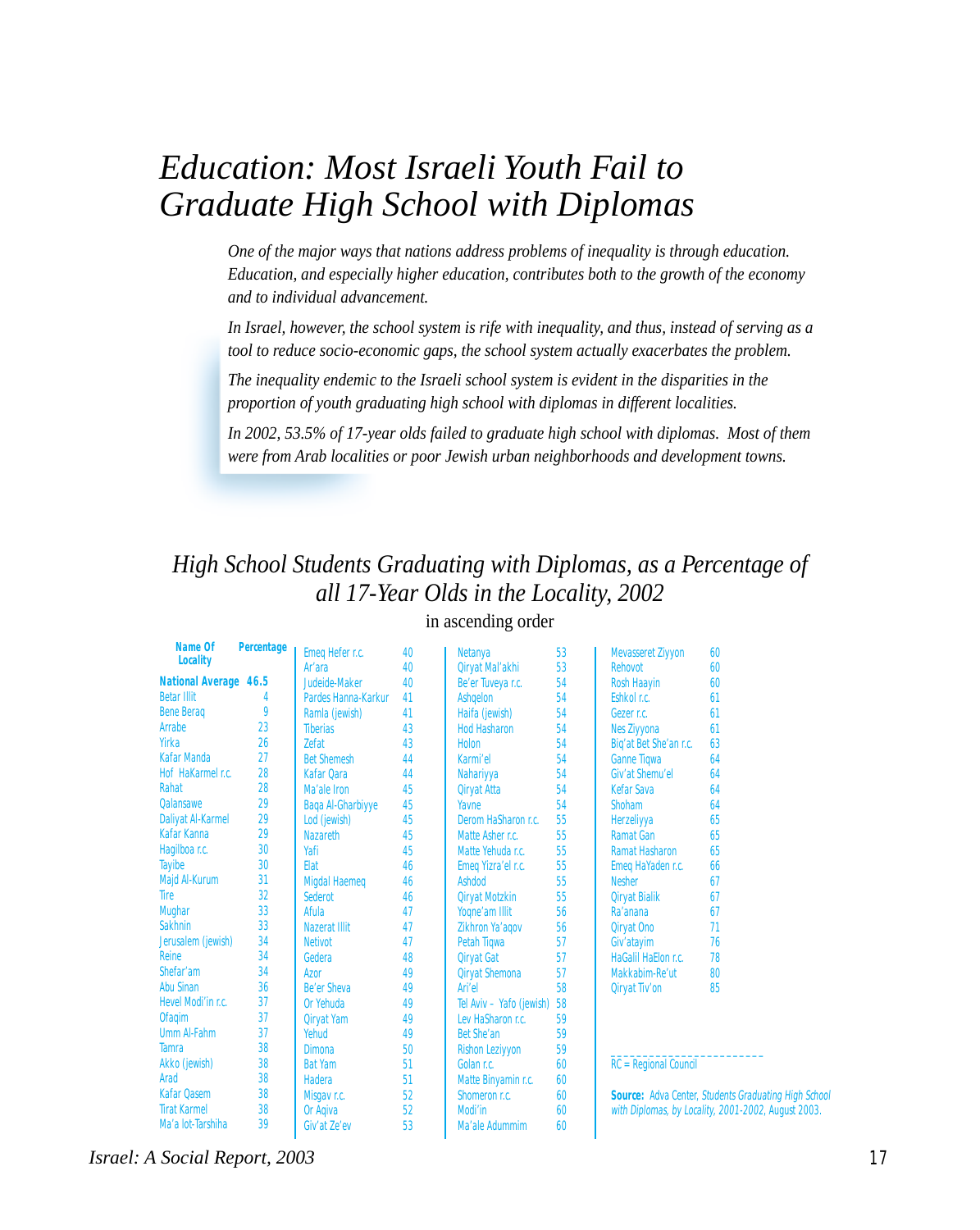# *Education: Not All Diplomas Lead to University*

*Inequality in the school system is evident not only from the proportion of those who graduate high school with diplomas, but also from the quality of the diploma. Affluent schools with experienced teaching staffs and rich curricula prepare their students for university study. Students from schools with meager resources, less experienced teachers, and no more than a basic curriculum often graduate with diplomas that fail to meet university admission requirements. In 2002, 15% of high school graduates received diplomas that failed to come up to standard.*

*The results are evident in the number of applicants from different localities not admitted to universities. Heading this list are Arab towns, followed by Jewish development towns.*

*Although the number of young people applying to private and regional colleges has increased significantly in recent years, breakdowns by locality are currently available only for university candidates.*

### *Percentage of University Applicants Rejected by Universities, by Locality, 2001/2002*

| Name Of                  | Percentage | Rahat                  | 36.8 | Giv'at Shemu'el          | 16.9 | <b>Rosh Haayin</b><br>12.4                                   |
|--------------------------|------------|------------------------|------|--------------------------|------|--------------------------------------------------------------|
| <b>Locality</b>          |            | Isifya                 | 36.4 | <b>Hod Hasharon</b>      | 16.8 | <b>Tiberias</b><br>12.4                                      |
| <b>National Average</b>  | 20.6       | Shefar'am              | 35.7 | Pardes Hanna-Karkur 16.8 |      | Makkabim-Re'ut<br>12.3                                       |
| <b>Ein Mahel</b>         | 58.0       | Lod                    | 34.7 | <b>Nesher</b>            | 16.5 | 12.2<br><b>Qiryat Tiv'on</b>                                 |
| <b>Abu Sinan</b>         | 54.9       | <b>Iksal</b>           | 34.5 | Or Yehuda                | 16.4 | <b>Qiryat Bialik</b><br>12.1                                 |
| <b>Baga Al-Gharbiyye</b> | 54.8       | Ramla                  | 32.3 | Ra'anana                 | 16.4 | <b>Ganne Tigwa</b><br>11.5                                   |
| <b>Tire</b>              | 54.7       | Or Agiva               | 29.7 | <b>Ramat Gan</b>         | 16.4 | 10.3<br><b>Qiryat Shemona</b>                                |
| Ar'ara                   | 53.3       | <b>Akko</b>            | 29.5 | <b>Bene Berag</b>        | 16.2 | Zikhron Ya'agov<br>10.1                                      |
| <b>Kafar Manda</b>       | 53.2       | <b>Dimona</b>          | 27.9 | <b>Metar</b>             | 16.2 | 9.1<br><b>Mevasseret Ziyyon</b>                              |
| <b>Sakhnin</b>           | 52.4       | Ma'a lot-Tarshiha      | 27.8 | <b>Qiryat Atta</b>       | 16.2 | 8.8<br>Gedera                                                |
| Judeide-Maker            | 52.3       | Arad                   | 26.0 | Nahariyya                | 15.7 | Kokhav Ya'ir<br>8.8                                          |
| <b>Kafar Yasif</b>       | 52.0       | <b>Hadera</b>          | 23.4 | <b>Sederot</b>           | 15.7 | 8.7<br>Ma'ale Adummim                                        |
| Deir Al-Asad             | 50.0       | <b>Holon</b>           | 22.7 | Yehud                    | 15.7 | 7.5<br><b>Elgana</b>                                         |
| l'billin                 | 50.0       | <b>Be'er Sheva</b>     | 22.2 | <b>Jerusalem</b>         | 15.4 | 5.9<br><b>Qarne Shomeron</b>                                 |
| <b>Tayibe</b>            | 47.5       | <b>Netivot</b>         | 22.0 | <b>Nes Ziyyona</b>       | 15.3 | <b>Efrat</b><br>5.8                                          |
| Deir Hanna               | 46.8       | Yogne'am Illit         | 21.7 | <b>Omer</b>              | 15.3 |                                                              |
| <b>Tamra</b>             | 45.9       | <b>Bat Yam</b>         | 21.6 | Elat                     | 15.1 |                                                              |
| Arrabe                   | 45.5       | <b>Rishon Leziyyon</b> | 21.6 | <b>Qiryat Motzkin</b>    | 15.1 |                                                              |
| <b>Beit Jann</b>         | 45.5       | <b>Bet Shemesh</b>     | 21.3 | Yavne                    | 14.6 | Note: Approximately 28% of all applicants applied to         |
| Kafar Kanna              | 45.1       | <b>Migdal Haemeg</b>   | 20.0 | Modi'in                  | 14.4 | more than one university. Some of those rejected at one      |
| <b>Kafar Qasem</b>       | 44.8       | <b>Netanya</b>         | 20.0 | Giv'atayim               | 14.2 | university may have been accepted at another.                |
| <b>Majd Al-Kurum</b>     | 44.8       | Even Yehuda            | 19.7 | <b>Haifa</b>             | 14.2 |                                                              |
| <b>Umm Al-Fahm</b>       | 44.5       | <b>Gan Yavne</b>       | 19.7 | <b>Kefar Sava</b>        | 14.2 | <b>Source: CBS, Candidates for First Degree Studies,</b>     |
| Rame                     | 43.6       | <b>Qiryat Yam</b>      | 19.6 | Bet She'an               | 14.1 | <b>Students and Degree Recipients in Universities, 2001-</b> |
| <b>Daliyat Al-Karmel</b> | 42.6       | Afula                  | 19.0 | Qiryat Ono               | 14.1 | 2002: Demographic Characteristics and Geographic             |
| <b>Dabburye</b>          | 42.3       | <b>Qiryat Gat</b>      | 18.6 | <b>Rehovot</b>           | 14.0 | Dispersion, September 2003, Publication 1210.                |
| <b>Kafar Qara</b>        | 38.8       | Tel Aviv - Yafo        | 18.6 | <b>Ofaqim</b>            | 13.5 |                                                              |
| <b>Reine</b>             | 38.5       | <b>Ramat Hasharon</b>  | 18.4 | <b>Zefat</b>             | 13.4 |                                                              |
| Yafi                     | 38.5       | <b>Petah Tigwa</b>     | 18.3 | Ari'el                   | 13.3 |                                                              |
| Tur'an                   | 38.2       | Herzeliyya             | 17.6 | <b>Ashqelon</b>          | 13.0 |                                                              |
| <b>Nazareth</b>          | 37.3       | <b>Nazerat Illit</b>   | 17.3 | Karmi'el                 | 12.9 |                                                              |
| <b>Mughar</b>            | 37.1       | <b>Ashdod</b>          | 16.9 | <b>Tirat Karmel</b>      | 12.9 |                                                              |

#### Localities of 50+ applicants; in descending order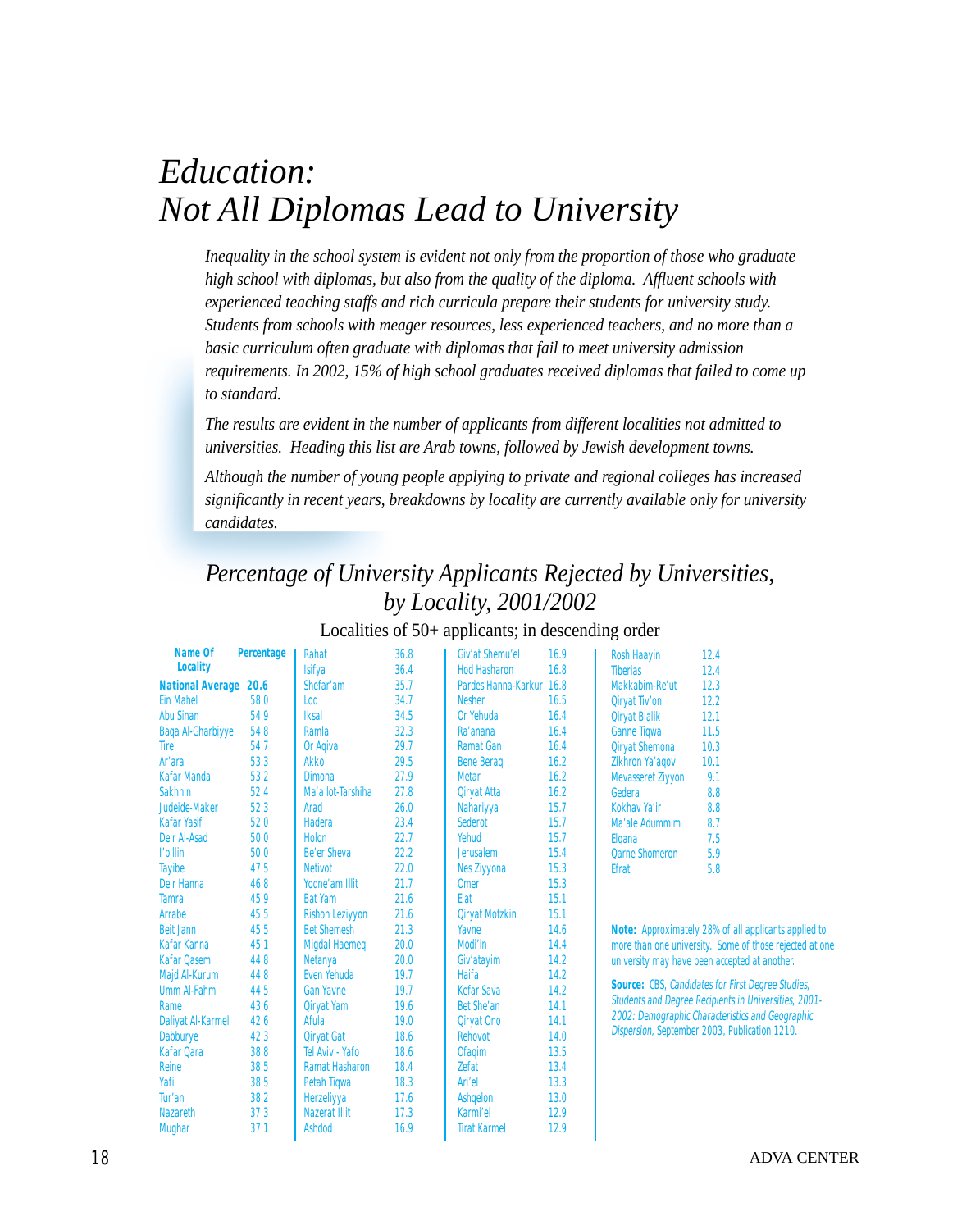# *Higher Education: More About Inequality*

*The majority of Israeli youth do not go on to college.*

*The Central Bureau of Statistics has been following youngsters who finish high school, in order to ascertain how many of them eventually enroll in institutions of higher learning. The following figures concern persons who were high school seniors in 1994 and began university study by the year 2002.*

*In the year 2002, eight years after graduating high school, only 20.2% of those who were high school seniors in 1994 had begun to study at a university; an additional 7.2% had begun study in an accredited college. These figures reflect first and foremost the fact that a good portion of high school seniors fail to graduate with diplomas, and that not all those who graduate with a diploma qualify for university admission due to the quality of their diploma.*

*The percentage of Jews beginning university studies was 21.5%, compared with 11.5% of those defined as "members of other religions," most of them Arabs.*

*In 2002, the percentage of the age cohort of Jews of European or American origin enrolled in university studies was 30.3%, compared with 16.3% for members of the cohort of Jews of Asian and African origin. The corresponding figures for those attending accredited colleges was 9.2% and 7.0%, respectively.*

*The percentage of students from the localities with the highest socio-economic ranking was 28.7%, compared with 12.1% for localities with the lowest socio-economic ranking.*

*The percentage of university students who in high school studied in academic tracks was 27.5%, compared with 10.9% who studied in vocational tracks.*

### *High School Seniors in 1994 Who Began University or College Studies by 2002, by Various Characteristics*

| Gender                                                    | <b>University</b> | <b>Accredited College</b> |  | Socio-Economic                            | <b>University</b> | Accredited            |  |
|-----------------------------------------------------------|-------------------|---------------------------|--|-------------------------------------------|-------------------|-----------------------|--|
| Total<br>Men                                              | 20.2<br>16.8      | 7.2<br>7.8                |  | Ranking of<br>Home Locality               |                   | College               |  |
| Women                                                     | 23.3              | 6.7                       |  | $1 - 2$                                   | 12.1              | 1.6                   |  |
| <b>Ethnic Group University</b>                            |                   | <b>Accredited College</b> |  | $3 - 4$<br>$5 - 6$<br>$7 - 8$<br>$9 - 10$ | 11.8<br>19.4      | 3.1<br>6.5            |  |
| 21.5<br><b>Jews</b><br><b>Arabs</b><br>11.5<br>and Others |                   | 8.0<br>2.0                |  |                                           | 24.5<br>28.7      | 9.2<br>13.0           |  |
|                                                           |                   |                           |  | <b>High School</b>                        | <b>University</b> | Accredited<br>College |  |
| Origin                                                    | <b>University</b> | <b>Accredited College</b> |  | <b>Track</b>                              |                   |                       |  |
| 27.3<br><b>Israel</b><br>Asia/Africa<br>16.3              |                   | 10.6<br>7.0<br>9.2        |  | Academic Track<br><b>Vocational Track</b> | 27.5<br>10.9      | 9.1<br>4.8            |  |
| Europe/<br>America                                        | 30.3              |                           |  |                                           |                   |                       |  |

#### In Percentages

#### **Notes:**

1. Origin Asia/Africa = born in Israel to a father born in Asia or Africa or born in Asia/Africa.

2. Origin Europe/America = born in Israel to a father born in Europe or America or born in Europe/America.

**Source:** CBS, Statistical Abstract of Israel 2003, Number 54, Table 8.31.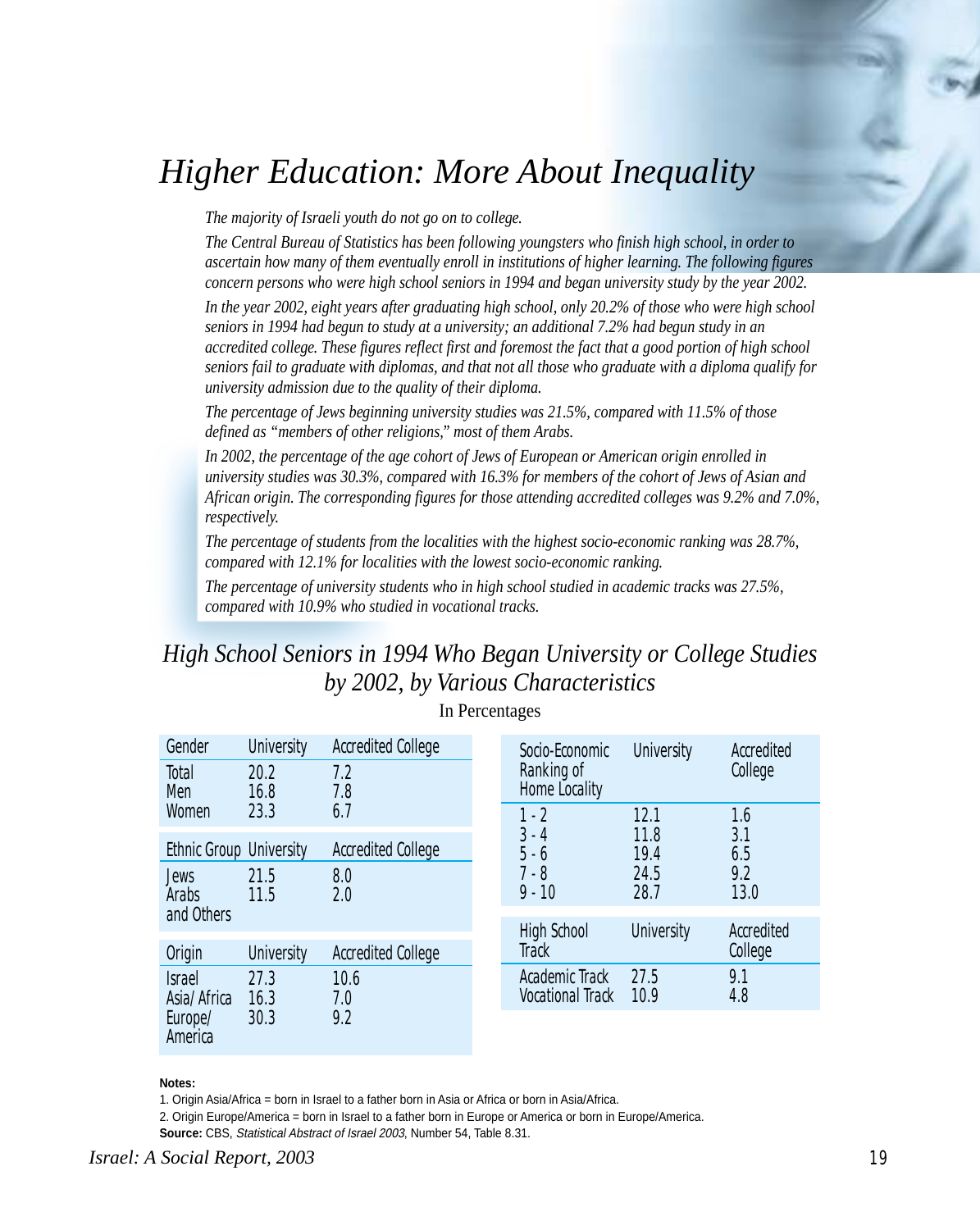# *Higher Education: Inequality by Locality*

*Inequality at the high school level translates into inequality at the university level. The table below presents the proportion of university undergraduates from among 20-29 year olds, by locality.*

*We note again that the number of students in private and regional colleges has grown rapidly, but figures by locality are currently available only for students enrolled in universities.*

### *Percentage of University Undergraduates Among 20-29-Year Olds, by Locality, 2001/2002*

Localities with 50+ students; in descending order

| <b>Name Of</b>           | Percentage | <b>Ramat Gan</b>       | 9.2 | <b>Qazrin</b>                                    | 6.2 | <b>Tirat Karmel</b>                  | 4.4                                                  |
|--------------------------|------------|------------------------|-----|--------------------------------------------------|-----|--------------------------------------|------------------------------------------------------|
| <b>Locality</b>          |            | <b>Atlit</b>           | 9.1 | Arrabe                                           | 6.1 | Judeide-Maker                        | 4.3                                                  |
| <b>National Average</b>  | 7.0        | <b>Hod Hasharon</b>    | 9.0 | <b>Ashdod</b>                                    | 6.0 | <b>Kafar Kanna</b>                   | 4.3                                                  |
| <b>Omer</b>              | 29.0       | <b>Nes Ziyyona</b>     | 9.0 | <b>Hadera</b>                                    | 6.0 | <b>Nahef</b>                         | 4.3                                                  |
| Lehavim                  | 25.5       | Peqi'in (Buqei'a)      | 9.0 | Tur'an                                           | 6.0 | Qiryat Mal'akhi                      | 4.3                                                  |
| <b>Har Adar</b>          | 19.1       | Tel Aviv - Yafo        | 9.0 | <b>Holon</b>                                     | 5.9 | Be'er Ya'aqov                        | 4.1                                                  |
| <b>Metar</b>             | 18.9       | <b>Nahariyya</b>       | 8.9 | Pardes Hanna-Karkur                              | 5.9 | <b>Sakhnin</b>                       | 4.1                                                  |
| Elgana                   | 18.8       | Herzeliyya             | 8.8 | Ar'ara                                           | 5.8 | Or Agiva                             | 3.9                                                  |
| <b>Kokhav Ya'ir</b>      | 17.7       | <b>Be'er Sheva</b>     | 8.7 | <b>Netanya</b>                                   | 5.8 | <b>Qiryat Shemona</b>                | 3.9                                                  |
| Makkabim-Re'ut           | 16.4       | <b>Shoham</b>          | 8.6 | Ma'ale Adummim                                   | 5.7 | <b>Kefar Yona</b>                    | 3.8                                                  |
| <b>Efrat</b>             | 16.3       | <b>Gan Yavne</b>       | 8.5 | <b>Qiryat Arba</b>                               | 5.7 | Yirka                                | 3.7                                                  |
| Mi'elya                  | 15.2       | Eilabun                | 8.4 | Yafi                                             | 5.7 | <b>Kafar Manda</b>                   | 3.6                                                  |
| <b>Kefar Weradim</b>     | 15.0       | Gedera                 | 8.4 | Ari'el                                           | 5.6 | <b>Tamra</b>                         | 3.6                                                  |
| <b>Qiryat Tiv'on</b>     | 14.8       | <b>Qiryat Yam</b>      | 8.3 | <b>Beit Jann</b>                                 | 5.6 | <b>Iksal</b>                         | 3.5                                                  |
| <b>Nesher</b>            | 14.3       | Rame                   | 8.3 | Akko                                             | 5.5 | <b>Reine</b>                         | 3.4                                                  |
| Giv'at Shemu'el          | 14.2       | Yavne                  | 8.2 | <b>Qiryat Egron</b>                              | 5.4 | Lod                                  | 3.3                                                  |
| Haifa                    | 14.2       | <b>Binyamina</b>       | 8.1 | Afula                                            | 5.3 | <b>Tire</b>                          | 3.3                                                  |
| <b>Qedumim</b>           | 14.2       | <b>Qiryat Atta</b>     | 7.9 | <b>Azor</b>                                      | 5.3 | <b>Tayibe</b>                        | 3.2                                                  |
| <b>Qiryat Ono</b>        | 12.9       | Karmi'el               | 7.8 | <b>Deir Hanna</b>                                | 5.3 | <b>Netivot</b>                       | 3.0                                                  |
| Ramat Ef'al              | 12.4       | Petah Tiqwa            | 7.8 | <b>Bene Ayish</b>                                | 5.2 | <b>Kafar Qasem</b>                   | 2.9                                                  |
| <b>Qiryat Bialik</b>     | 12.3       | Dabburye               | 7.6 | <b>Isifya</b>                                    | 5.2 | Or Yehuda                            | 2.8                                                  |
| Ra'anana                 | 12.3       | Yehud                  | 7.6 | <b>Tiberias</b>                                  | 5.2 | <b>Baga Al-Gharbiyye</b>             | 2.7                                                  |
| Jish (Gush Halav)        | 12.2       | <b>Nazerat Illit</b>   | 7.5 | Majd Al-Kurum                                    | 5.0 | <b>Bene Berag</b>                    | 2.7                                                  |
| <b>Mevasseret Ziyyon</b> | 12.0       | <b>Kafar Yasif</b>     | 7.4 | <b>Mughar</b>                                    | 5.0 | <b>Bet Shemesh</b>                   | 2.7                                                  |
| <b>Ramat Hasharon</b>    | 12.0       | Ma'a lot-Tarshiha      | 7.4 | <b>Jatt</b>                                      | 4.9 | Ramla                                | 2.5                                                  |
| <b>Ganne Tigwa</b>       | 11.5       | <b>Zefat</b>           | 7.4 | <b>Jerusalem</b>                                 | 4.9 | <b>Umm Al-Fahm</b>                   | 2.4                                                  |
| <b>Newe Efrayim</b>      | 11.2       | Pardesiyya             | 7.2 | <b>Abu Sinan</b>                                 | 4.8 | Rahat                                | 2.0                                                  |
| <b>Qiryat Motzkin</b>    | 11.2       | <b>Rishon Leziyyon</b> | 7.2 | <b>Bet She'an</b>                                | 4.8 |                                      |                                                      |
| Giv'atayim               | 11.0       | Giv'at Ze'ev           | 7.1 |                                                  | 4.8 |                                      |                                                      |
| Even Yehuda              | 10.9       | Yogne'am Illit         | 7.1 | <b>Migdal Haemeg</b><br><b>Daliyat Al-Karmel</b> | 4.7 |                                      | Sources: Analysis by the Adva Center based on        |
| <b>Rehovot</b>           | 10.6       | Modi'in                | 7.0 | <b>Sederot</b>                                   | 4.7 |                                      | CBS, Candidates for First Degree Studies, Students   |
| <b>Kefar Sava</b>        | 9.8        | <b>Nazareth</b>        | 7.0 | <b>Dimona</b>                                    | 4.6 |                                      | and Degree Recipients in Universities, 2001-         |
| <b>Ashqelon</b>          | 9.7        | <b>Julis</b>           | 6.9 |                                                  | 4.6 |                                      |                                                      |
| <b>Qarne Shomeron</b>    | 9.7        | <b>Tel Mond</b>        | 6.8 | <b>Hazor Hagelilit</b><br>l'billin               | 4.6 |                                      | 2002, No. 1120, September 2003; CBS, Statistical     |
|                          | 9.6        |                        |     |                                                  |     |                                      | Abstract of Israel 2003, No. 54; Data for persons    |
| <b>Mazkeret Batya</b>    |            | <b>Alfe Menashe</b>    | 6.5 | Kabul                                            | 4.6 |                                      | aged 20-29 were provided courtesy of Ms. Julia       |
| <b>Oranit</b>            | 9.4        | <b>Qiryat Gat</b>      | 6.5 | Shefar'am                                        | 4.6 |                                      | Heinal, Construction and Local Authorities Division, |
| <b>Ramat Yishay</b>      | 9.3        | <b>Kafar Qara</b>      | 6.4 | Elat                                             | 4.5 | <b>Central Bureau of Statistics.</b> |                                                      |
| Zikhron Ya'agov          | 9.3        | <b>Rosh Haayin</b>     | 6.4 | <b>Bat Yam</b>                                   | 4.4 |                                      |                                                      |
| Arad                     | 9.2        | <b>Deir Al-Asad</b>    | 6.3 | <b>Ofaqim</b>                                    | 4.4 |                                      |                                                      |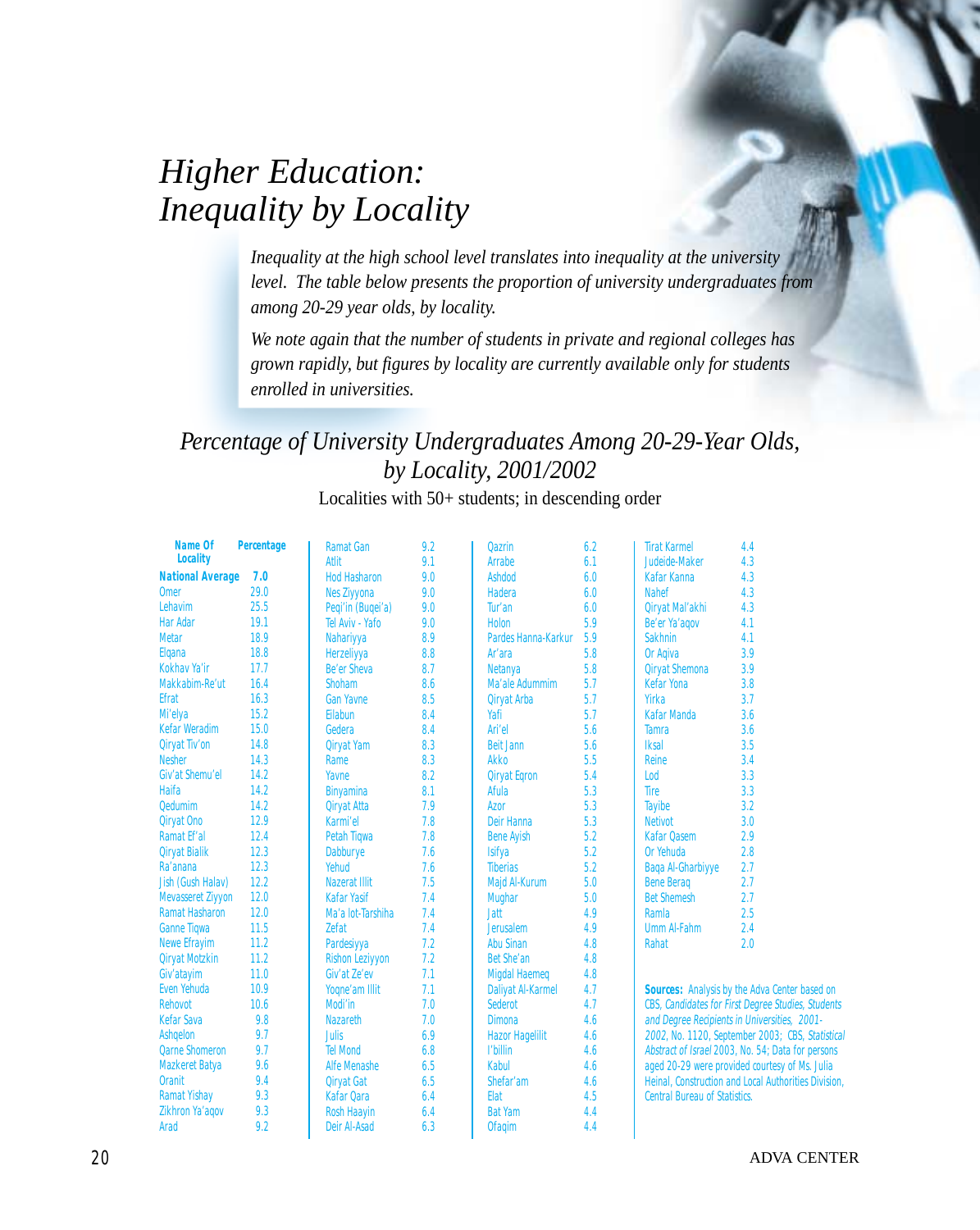### *Health:*

# *Public Funding Diminishes and the Sick Pay More*

*The public health care system in Israel compares favorably with public health systems in other countries. However, there is reason for concern about the future.*

*The National Health Insurance Law of 1994 provided a very generous package of medical services. A short time after its enactment, however, the government began to cut back on funding for this package, shifting the burden to the consumers of health services. Thus, for example, only some of the new medicines on the market were added to the package, while others are available through the supplemental insurance policies sold by Health Funds and insurance companies. Those without supplemental policies, however, receive no discount on medicines not included in the package.*

*Co-payments are required not only for medicines, but also for a variety of services – visits to specialists or laboratory tests performed at clinics and hospital outpatient clinics.*

*As not everyone can afford supplemental health insurance, the outcome of the decline in government funding for health services is increased inequality in accessibility. Ultimately, the gap between the quality of services available to the rich and poor is expected to translate into differing levels of health for Israelis of different income levels.*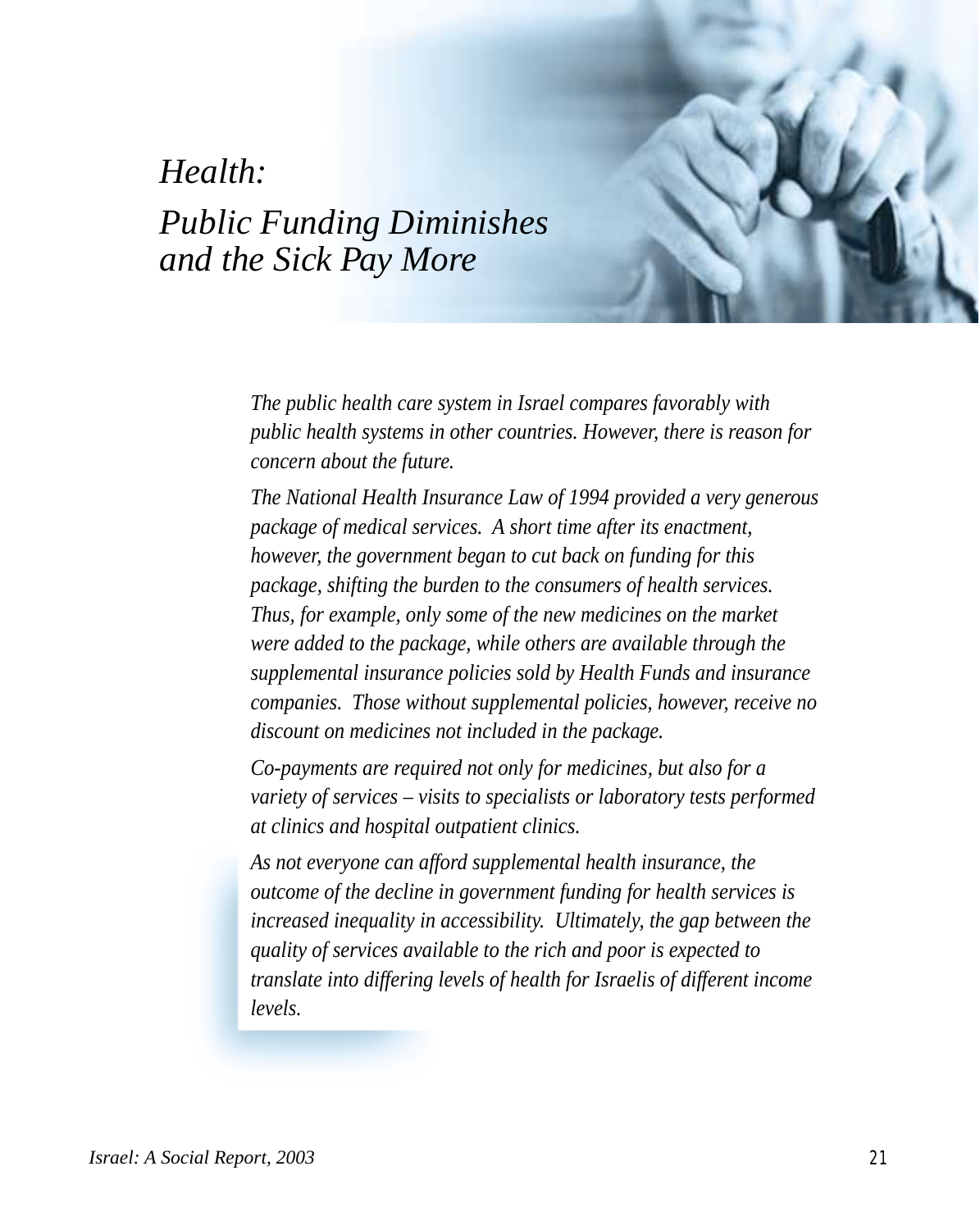# *Health: The Burden Shifts to the Household*

*With implementation of the National Health Insurance Law in 1995, the degree of equity of the system increased: persons in the upper income deciles began to pay higher health taxes than previously, and persons in the lower income deciles began to pay lower health taxes.*

*However, new payments imposed on consumers (in addition to the health tax) have since affected the degree of social justice in the system. These co-payments came into law due to the erosion in the public financing of the benefits package. Between 1992 and 2002, the average household expenditure on health (excluding the health tax) increased by about 50%.*

### *The Share of Household Expenditures on Health out of Total Household Expenditures, 1992/93 and 2002*

| Year / Decile 1 2 3 4 5 6 7 8 9 |       |    |       |    |    |       |                |       | 10 |  |
|---------------------------------|-------|----|-------|----|----|-------|----------------|-------|----|--|
| 1992/93                         | 5%    | 6% | 4%    |    |    |       | 4% 4% 4% 4% 4% | $4\%$ | 4% |  |
| 2002                            | $6\%$ | 7% | $6\%$ | 6% | 8% | 6% 6% | $-6\%$         | 6%    | 6% |  |

not including health tax

**Sources**: Adva Center analysis of CBS, Survey of Household Expenditures, various years; the figure for 2002 was provided courtest of Ms. Yafit Elfandari.

*Another indicator of increasing household expenditures on health is the income of the health funds and the insurance companies from the sale of supplemental and private insurance, and sick fund income from co-payments for medications and treatments. The sum of these payments increased from NIS 2.5 billion in 1997 to NIS 5.4 billion in 2002.*

### *Income of Health Funds and Insurance Companies from Payments of Households, 1997-2002*

NIS billions, in constant 2002 prices

|                                                                         | 1997 | 1999 | 2001 | 2002 |
|-------------------------------------------------------------------------|------|------|------|------|
| Health Fund Income from Sale of Supplemental Insurance                  | 0.1  | 0.7  | 1.1  | 12   |
| Health Fund Income from Co-Payments                                     | 1.6  | 20   | 2.5  | 28   |
| Income of Insurance Companies from the Sale of Private Health Insurance | 0.8  | 1.1  | 14   | 15   |
| Total                                                                   | 25   | 3 R  | 5.0  | 5.4  |

**Sources**: Witkovsky, Abrahamson, Canaany and Associates, Report on the Operations of the Health Funds, various years; Habushy and Shif, Comparative Report on the Operations of the Health Funds for the Year 2002, October 2002; Ms. Naava Brenner, Department of National Accounts, CBS; Report of the Director of the Capital Market, Insurance and Savings at the Finance Ministry, various years.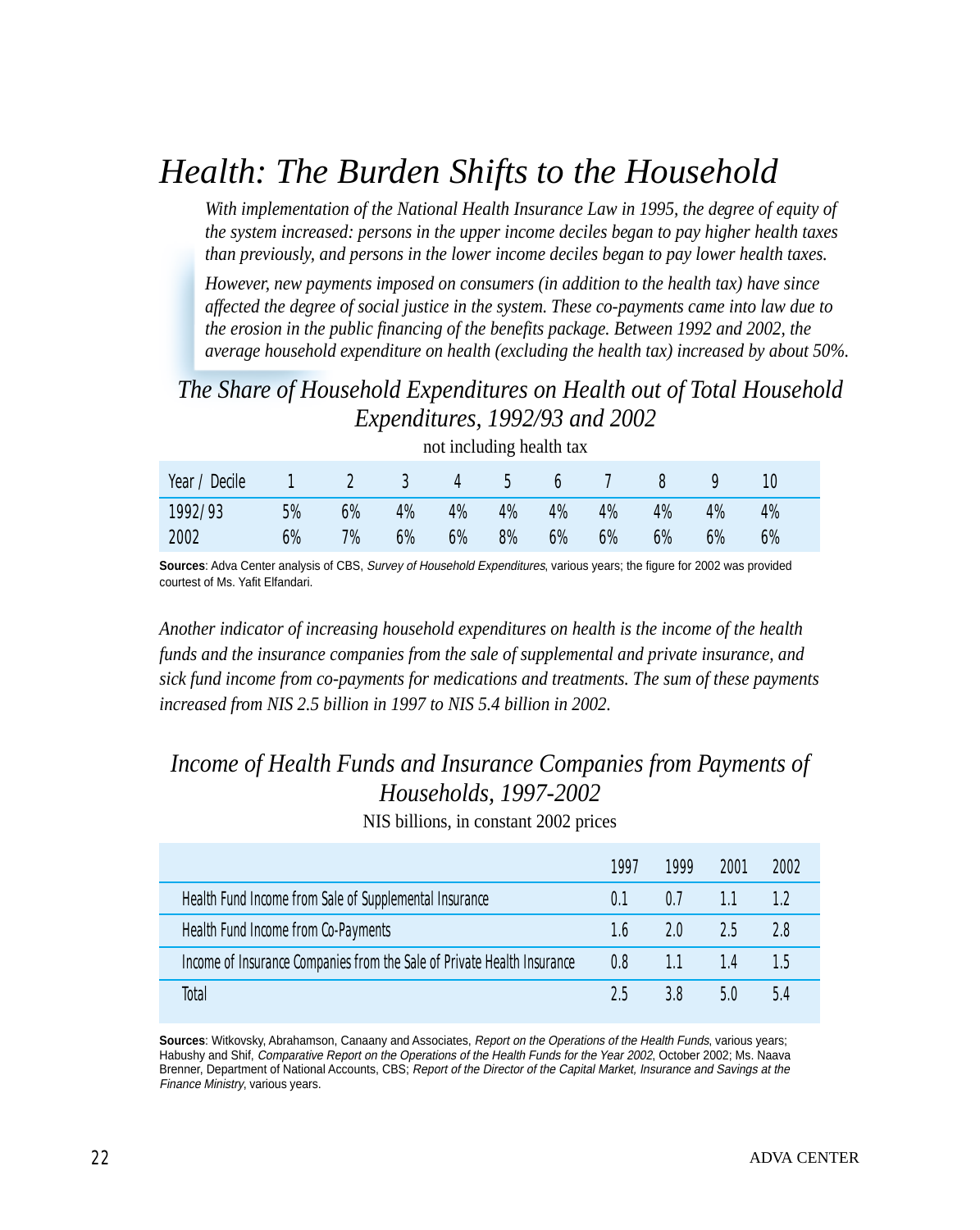# *Health: The Relative Edge of the Wealthy Increases*

*The increase in household expenditures on health is accompanied by an increase in inequality between persons of different income brackets.*

*In 1992 households in the top income decile spent 1.9 times as much on health as households in the sixth income decile and 2.7 times as much as households in the second income decile; in 2002 households in the tenth income decile spent twice as much as those in the sixth income decile and 3.4 times as much as households in the second income decile.*

### *Household Expenditures on Health, Excluding Health Tax, 1986-2002 Second, Sixth and Tenth Income Deciles* NIS, constant 2002 prices



**Notes:** Household expenditures on health include supplemental insurance sold by the sick funds, private insurance sold by insurance companies, dental care and other expenses, including private doctors, medications, glasses, contact lenses and hygienic products.

**Sources:** Adva Center analysis of CBS, Survey of Household Expenditures, various years; the figures for 2002 were provided courtesy of Ms. Yafit Alfandari of the Central Bureau of Statistics.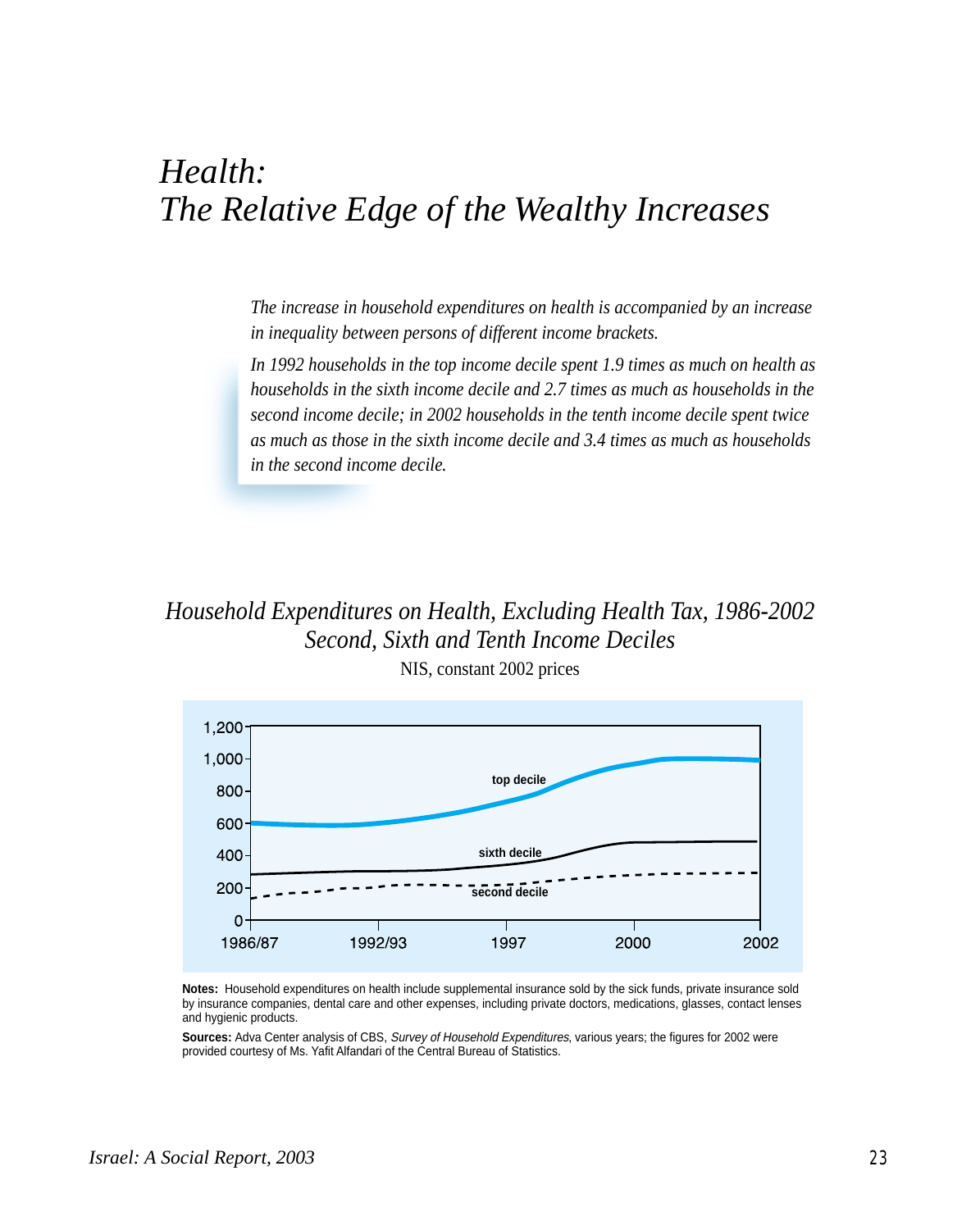### *Housing: Government Assistance Declines*

*The trend has been decreasing government involvement in housing assistance. The Ministry of Construction and Housing is providing fewer and smaller mortgages to young couples, who depend more and more on mortgage banks whose interest rates are higher than government interest rates. Moreover, housing assistance for needy people is also declining.*

*Over the last two years rent assistance was reduced by 54%, housing purchase grants were converted to housing purchase loans, and government mortgages for eligibles were cut by 4%. The 2004 budget proposal includes proposals to reduce the housing budget in the following ways: by reducing the eligibility period of new immigrants for special mortgages, rent subsidies and units in public housing; by further reducing rent subsidies by 7%; by raising the rent in public housing; by abolishing the automatic right of the offspring of public housing tenants to remain in the same housing units after parents die or enter a nursing home; likewise, the budget includes a proposal to abolish the Public Housing Law, whose purpose was to enable public housing tenants to purchase their apartments on favorable terms, so that they could become property owners like the majority of families in Israel.*

*The above changes affect low- and middle-income families. They will result in a decrease in home ownership among persons in low-income brackets and a worsening in the housing conditions of families in need of rent assistance.*

*In an interview for the* Yediot Aharonot *newspaper, Mr. Haim Freilichman, CEO of Bank Tefachot, Israel's largest mortgage bank, stated that "since the cut in the social security allowances . . . more families have experienced difficulty in making their monthly mortgage payments." In his estimation, "the number of borrowers who experience difficulty in paying their mortgages has risen by about 20%." In Freilichman's opinion, "In view of the high unemployment and the decrease in household income, the number of homebuyers running into difficulties is expected to grow." In addition, he stated that he did not anticipate any improvement in the short-run ability of borrowers to make their payments (*Ynet*, November 25, 2003).*

*According to figures provided by the Yedid Association, in 2003 mortgage banks in Israel issued 16,000 eviction orders to families that did not manage to keep up their mortgage payments; among these, 1,500 evictions were actually carried out (*Ynet*, December 7, 2003).*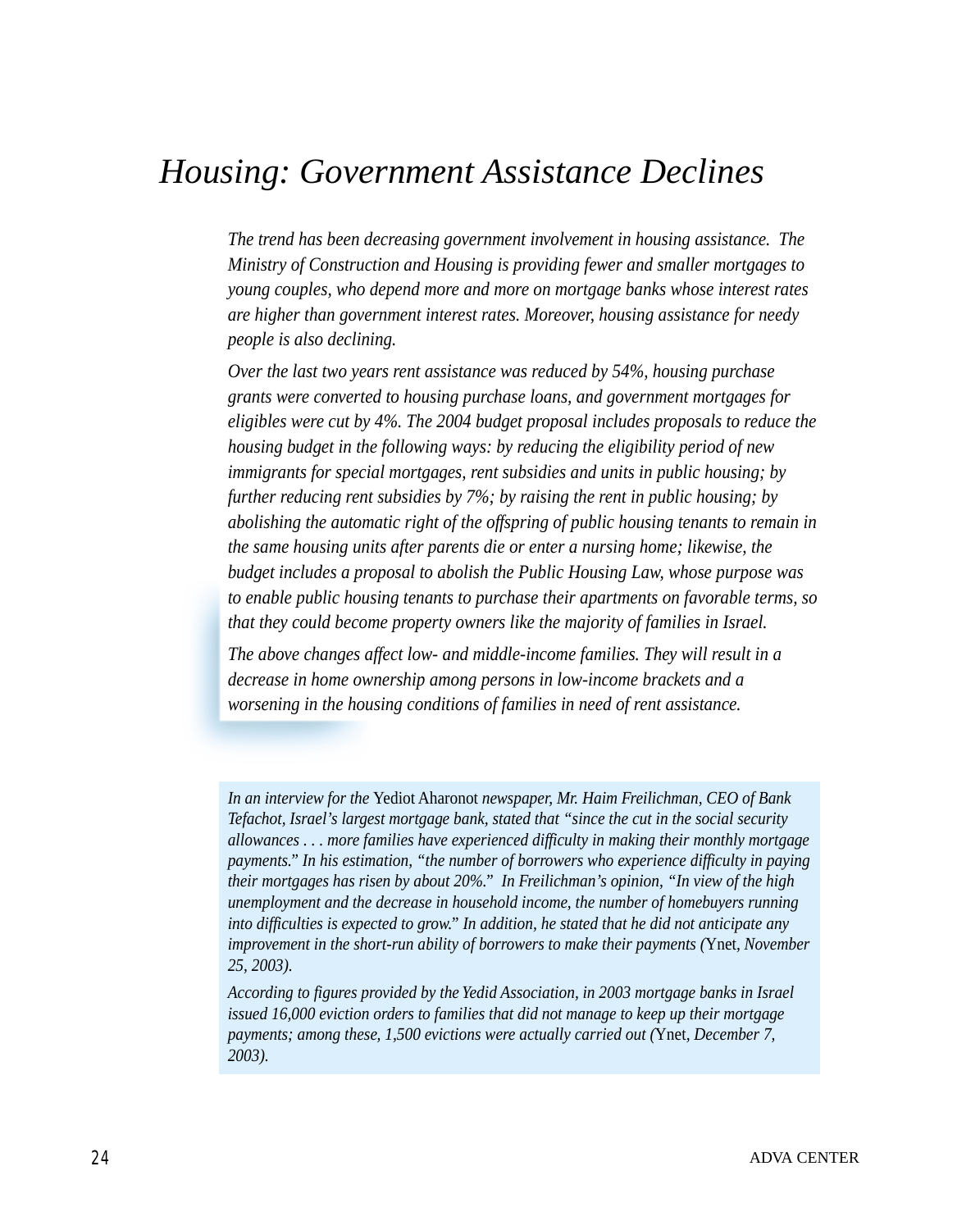# *Upheaval in the Pension System Augurs Increasing Inequality*

*Work pensions – income insurance for retirement – is one of the mainstays of working life in a modern economy. In the framework of pension insurance, employees put aside part of their salaries every month and their employers put aside an additional sum, usually larger, in order to insure that upon retirement employees will not have to make drastic changes in their life styles and will not be dependent solely on social security payments - which in Israel are quite low.*

*The main problem is that only about 60% of employees in Israel (according to the most optimistic figures) have pension insurance. These are persons who work in established firms or services, in which collective labor agreements apply. Others, especially employees in the lower income brackets, have no pension insurance, and for them retirement brings with it economic distress.*

*What needs to be done is to pass a compulsory pension law, one that will require all working people in Israel to join a pension fund. Not surprisingly, in recent years a number of pension laws were drafted and some were submitted to the Knesset.*

*However, this year the government took several steps that are liable to cause an upheaval in the pension system and to undermine public confidence in the very idea of pensions.*

*In the framework of the "Plan for the Recovery of the Israeli Economy – Stage One," approved in June 2003, the government nationalized the pension funds, removing them from any real influence of the labor unions; worsened the terms of investment of pension fund monies; did away, in effect, with the guarantee provided by the state to the pension fund investments; and lowered the size of pensions of retirees. In the framework of the "Plan for the Recovery of the Israeli Economy – Stage Two," presented in September 2003, the Cabinet proposed to raise the pension age of men from 65 to 67 and that of women from 60 to 67.*

*In the absence of a compulsory pension law, the end result of these steps will be to increase inequality in Israel, because they will further polarize the differences between the rich, who have pensions and other savings, and the poor, who will have only a social security allowance and either no pension at all or one of unknown size.*

*The main damage to the pension system was enacted by the Knesset in June 2003, thanks to the large majority enjoyed by the ruling coalition in the legislature. At the time of writing, negotiations are taking place between the Histadrut (Federation of Labor Unions) and the Cabinet: the Histadrut is demanding the rescind or delay of the far-reaching changes legislated in June 2003.*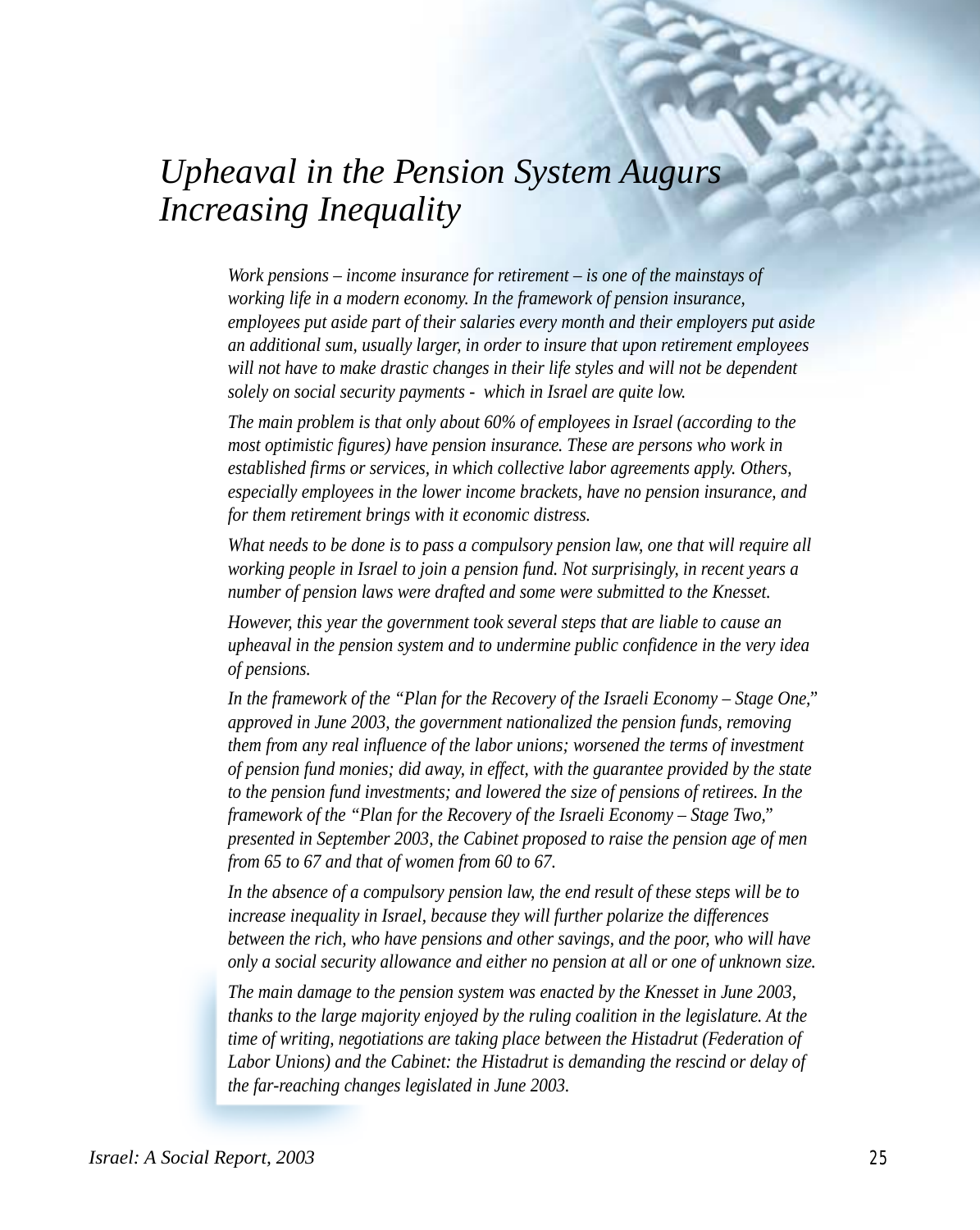# *Work Pensions: Inequality Perpetuated*

*Not only is pension insurance more common among employees in the middle and upper income brackets than among employees in the lower income brackets; even among insured workers, one finds considerable inequality in the amounts of money put aside for retirement. Of course, this results in large disparities in the standard of living at retirement, differences that are the direct result of the polarization in salaries.*

*The following table presents the average expenditure of households on pension and provident funds. It should be noted that the average includes households in which no one saves for retirement and households in which one or more persons save for retirement.*

*In 2002, the average saving for retirement of households in the top quintile through a pension or provident fund was 26 times greater than that of households in the bottom quintile, 8 times greater than that of households in the second quintile, 3.6 times greater than that of households in the third quintile, and about twice as high as that of households in the fourth quintile.*

### *Monthly Savings Through Pension or Provident Funds, by Income Quintile, 1998-2002*

By net income per standard person NIS, constant 2002 prices

|      | <b>Average Saving</b> | <b>Bottom</b><br>Quintile | Second<br>Quintile | <b>Third</b><br>Quintile | Fourth<br>Quintile | Top<br>Quintile |  |
|------|-----------------------|---------------------------|--------------------|--------------------------|--------------------|-----------------|--|
| 1998 | 198                   | 27                        |                    | 135                      | 256                | 500             |  |
| 2000 | 227                   | 28                        | 91                 | 176                      | 311                | 532             |  |
| 2002 | 265                   | 26                        | 86                 | 187                      | 353                | 676             |  |

**Sources**: Adva Center analysis of CBS, Survey of Household Expenditures, various years; the figure for 2002 was provided courtesy of Ms. Yafit Elfandari of the CBS.